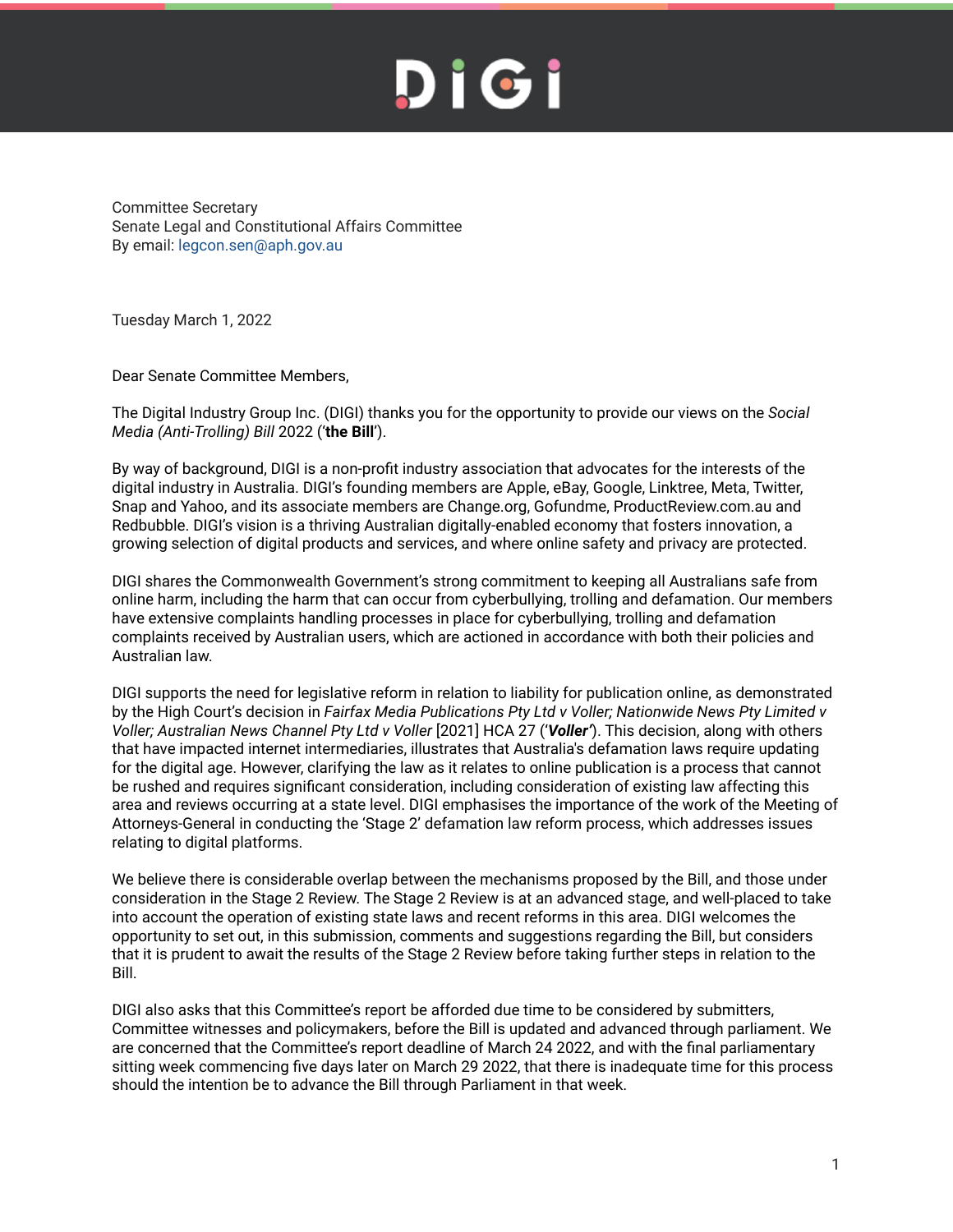DIGI also encourages the Committee to review all submissions that were made on the Bill to the Attorney General's Department consultation, as not all submitters will be aware of this Committee process unless they have all been invited to participate. At time of writing, the submissions provided to that consultation have not yet been publicly released. Without the release of these submissions, it is unclear as to whether stakeholder input has been addressed in the updated Bill. Confusingly, we note that the Government also encouraged stakeholders to provide feedback to the House Select Committee inquiry into social media and online safety $^1$  about the measures proposed in the Bill, despite the fact that there was a separate consultation process underway specifically reviewing the Exposure Draft of the legislation. We do not consider the changes made to the updated Bill to be material in addressing many of the concerns raised by witnesses and submitters in that Inquiry, which we believe further underscores the relevance of the original submissions to this Committee process.

In the context of those overarching recommendations, this submission focuses on the following key aspects of the Bill:

- 1. the importance of addressing "vulgar abuse" online;
- 2. the proposed assignment of responsibility for publication of online defamation claims;
- 3. removal of the availability of the innocent dissemination defence for social media service providers;
- 4. the uncertainty and practical shortcomings for social media service providers in light of the current mechanisms set out in the Bill;
- 5. the interaction of the proposed complaints mechanism in the Bill with existing Australian laws and international regimes, including incompatibility between Australia's trade objectives and nominated local entity requirements.

We thank you for your consideration of the matters raised in this submission. Should you have any questions, please do not hesitate to contact me.

Best regards,



Sunita Bose Managing Director, DIGI sunita@digi.org.au

<sup>&</sup>lt;sup>1</sup> Attorney General's Department, 'Social Media (Anti-Trolling) Bill', <https://www.ag.gov.au/legal-system/social-media-anti-trolling-bill>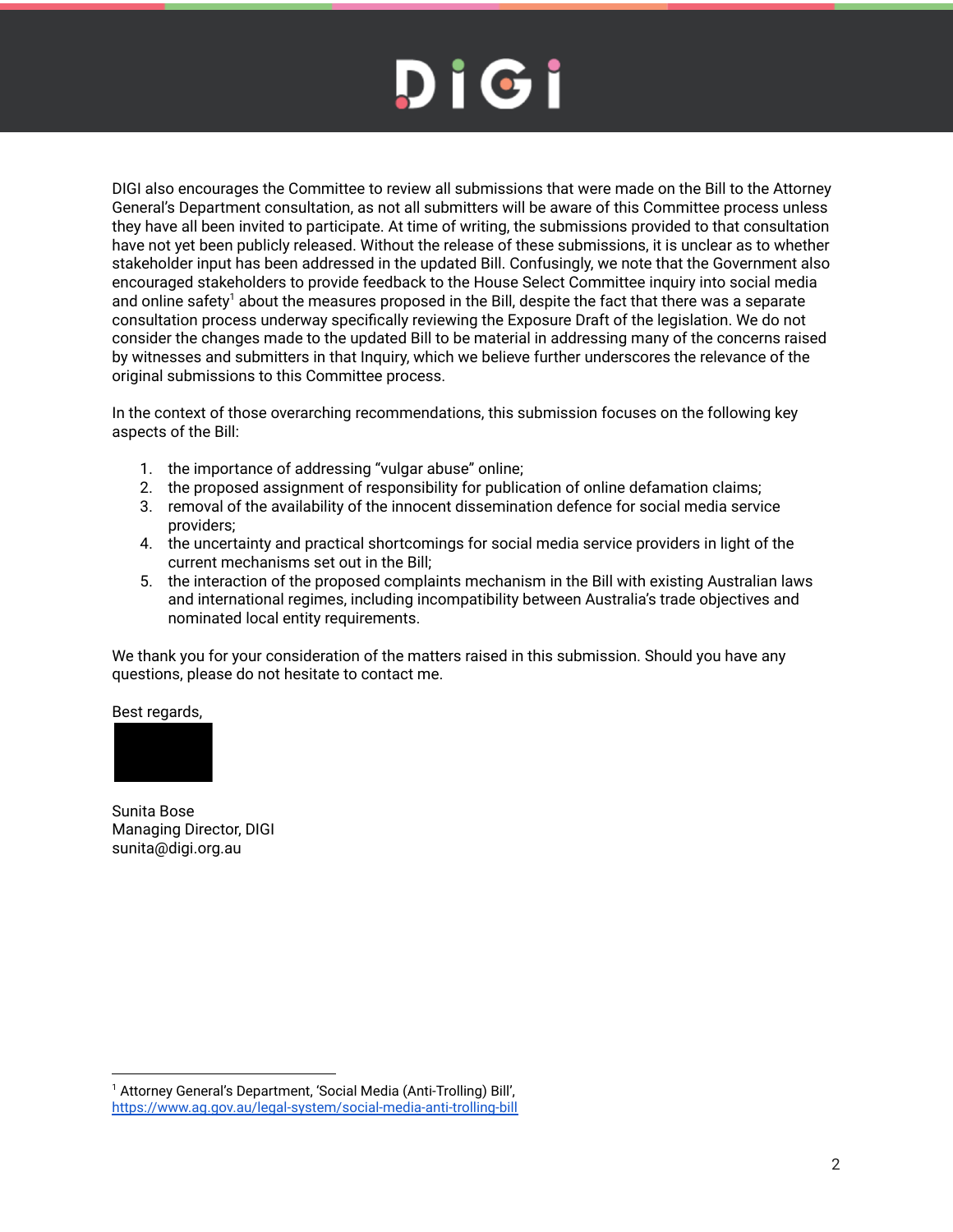## Table of contents

| <b>Part 1: Introduction</b>                                                               | 4  |
|-------------------------------------------------------------------------------------------|----|
| The intention of the Bill                                                                 | 4  |
| <b>Addressing Voller</b>                                                                  | 5  |
| Change from terminology of 'comments' to 'material'                                       | 5  |
| The proposed complaints mechanism and end-user disclosure orders                          | 6  |
| Part 2: Stage 2 Review of Model Defamation Provisions                                     | 6  |
| Overlap between the Bill and the Stage 2 Review                                           | 6  |
| Part 3: Voller                                                                            | 8  |
| The importance of reconsidering responsibility for publication post-Voller                | 8  |
| Control over material posted by third parties                                             | 8  |
| <b>Summary of recommendations in Part 3</b>                                               | 9  |
| <b>Part 4: Trolling</b>                                                                   | 9  |
| Guarding against vulgar abuse online                                                      | 9  |
| Criminal liability for trolling                                                           | 12 |
| Role of the Online Safety Act                                                             | 13 |
| Specific protections for children                                                         | 13 |
| Duplication of protections                                                                | 14 |
| <b>Summary of recommendations in Part 4</b>                                               | 15 |
| Part 5: Complaints mechanism and end-user information disclosure orders                   | 15 |
| Introduction                                                                              | 15 |
| Collection of contact details and online anonymity                                        | 16 |
| Verification of contact details                                                           | 17 |
| Nominated entity requirements and access to data                                          | 18 |
| Removal of innocent dissemination defence under s 15(3) and interaction with s 16 defence | 19 |
| Availability of s 16 defence where consent has not been provided                          | 20 |
| Section 17 timeframes                                                                     | 21 |
| Practical effect of 72 hour timeframes on providers                                       | 21 |
| Implementation of timeframes for poster to consent                                        | 21 |
| Clarifying the 'reasonable belief' of the provider requirement                            | 22 |
| <b>Addressing Privacy Concerns</b>                                                        | 22 |
| Australian privacy jurisdiction: collection of personal information                       | 22 |
| Australian privacy jurisdiction: disclosure of personal information                       | 22 |
| Interaction with privacy law in other jurisdictions                                       | 23 |
| <b>Summary of recommendations in Part 5</b>                                               | 24 |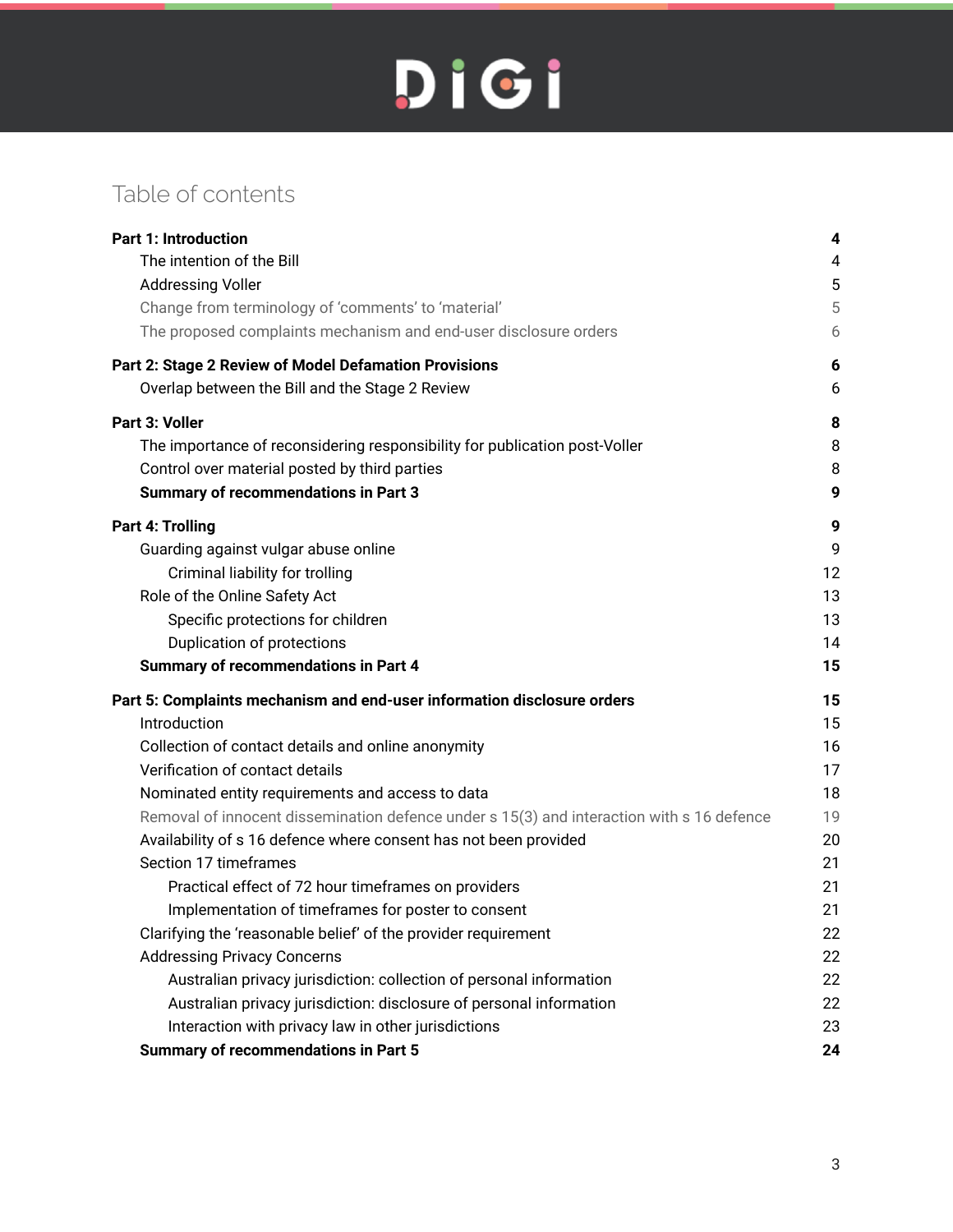### <span id="page-3-0"></span>Part 1: Introduction

### <span id="page-3-1"></span>1. The intention of the Bill

- 1.1. DIGI shares the Commonwealth Government's strong commitment to keeping Australians safe from online harm, including the harm that can occur from "anonymous trolls" spreading defamatory material online.
- 1.2. DIGI also supports the initiative to legislate following the High Court's decision in *Voller*. This decision, along with others that have impacted internet intermediaries, illustrates that Australia's defamation laws require updating for the digital age. The implications of the *Voller* decision are wide-ranging and will most likely result in increased defamation litigation against administrators of social media accounts and those who may not necessarily be responsible for posting defamatory material, including individuals and businesses with social media pages.
- 1.3. However, addressing instances of abuse online, and redefining liability for online publication, are two separate and complex issues of legal liability that should not be conflated.
- 1.4. The Bill appears to be primarily concerned with defamation complaints and proceedings, and does not reference the act of 'trolling' anywhere except in its title. Courts have long accepted that 'mere vulgar abuse', including trolling, is not defamatory if it fails to reach the standard of seriously harming a person's reputation or diminishing their standing in the community. $^2$  Confining the Bill's proposed remedies for online 'trolling' to the tort of defamation misunderstands the nature of the cause of action, the elements underpinning it and importantly, the defences available to publishers of allegedly defamatory material. DIGI contends that the Bill does not address online abuse more broadly.
- 1.5. DIGI submits that there are more effective means by which people can seek a remedy for online trolling, and that defamation proceedings may not be considered the most suitable course of action for many Australians. We discuss this further in **Part 4** below. We also note that the *Online Safety Act 2021* (Cth) (**Online Safety Act**), which came into force on January 23 2022, includes a cyber-bullying scheme where Australian adults or children who are the victims of seriously harmful online abuse can complain to the Office of the eSafety Commissioner, if the online service providers have failed to act on reports to them. The Office can direct a request for removal to the social media service, and the service must remove the content within 24 hours.
- 1.6. The Online Safety Act also already includes stronger information-gathering powers for the eSafety Commissioner to obtain identity information including basic subscriber information for anonymous accounts, in order to conduct investigations into harmful online behaviour and issue fines and notices $^3$ .

<sup>2</sup> *Thorley v Lord Kerry* (1812) 128 ER 367, 371 (Mansfield CJ); *Mundey v Askin* [1982] 2 NSWLR 369, 372; *Bennette v Cohen* (2005) 64 NSWLR 81, 97-98 (Bryson JA).

<sup>3</sup> eSafety Commissioner, 'Online Safety Act 2021 Fact Sheet', https://www.esafety.gov.au/sites/default/files/2021-07/Online%20Safety%20Act%20-%20Fact%20sheet.pdf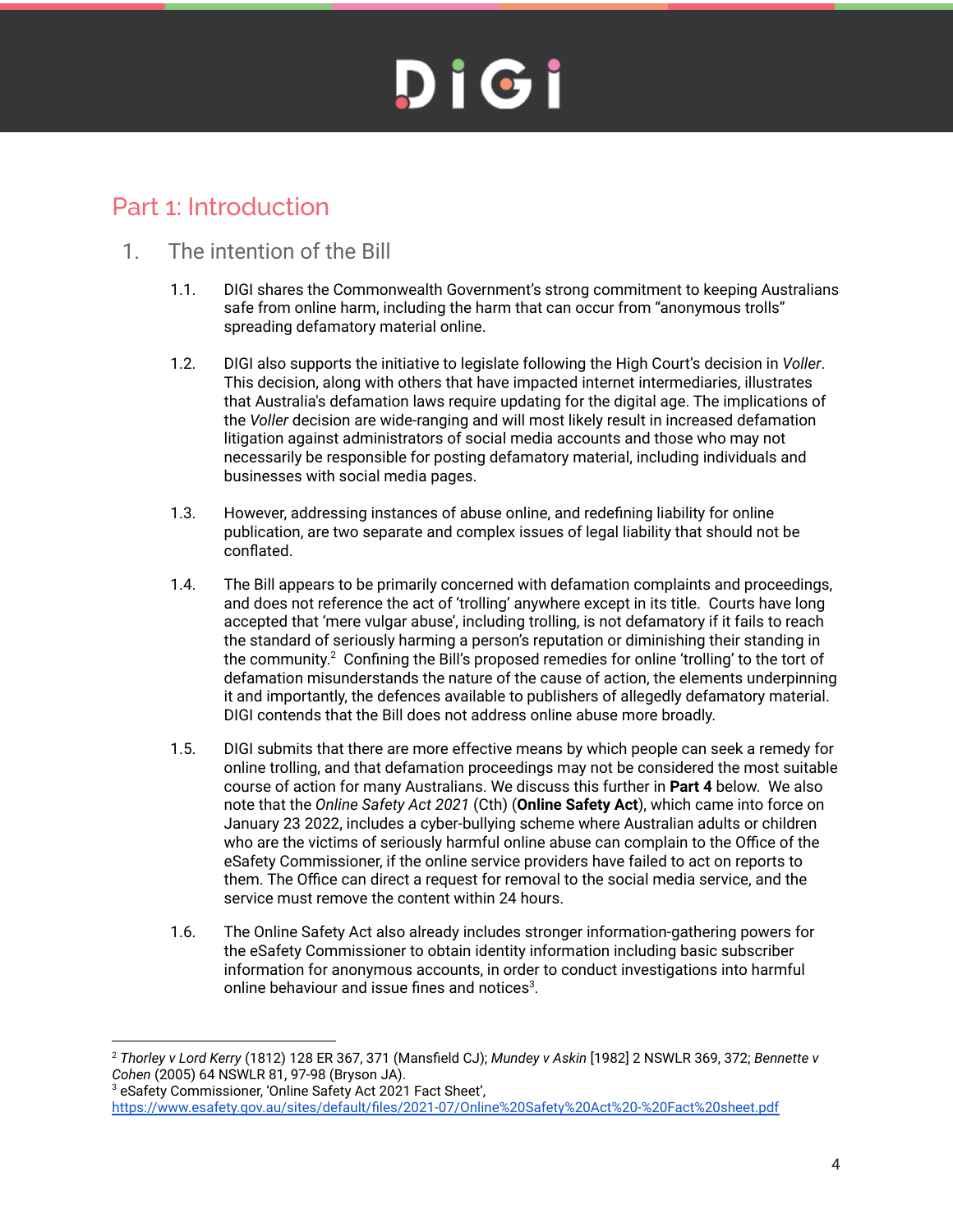# DIGI

1.7. While DIGI members have strict policies and enforcement mechanisms to prohibit and rapidly remove cyberbullying, DIGI posits that availing of the schemes under the Online Safety Act may be a more accessible pathway for victims, in the instance that any platform may not address the abuse in the first instance.

### <span id="page-4-0"></span>2. Addressing *Voller*

- 2.1. DIGI agrees that the law in relation to liability for publication of defamatory matter requires modernisation for the digital age, particularly in light of the recent decision of the High Court in *Voller.* However, allocating liability for publication to social media service providers (**'providers**') as contemplated in s 15(1)-(2) of the Bill does not address the issues that *Voller* presents, and that the Bill seeks to resolve. The Bill goes well beyond the particular issue presented by the finding in *Voller*.
- 2.2. We discuss this further in **Part 3** below.

### <span id="page-4-1"></span>3. Change from terminology of 'comments' to 'material'

- 3.1. The Bill replaces the terminology in the Exposure Draft from defamatory 'comments' to defamatory 'material.' DIGI understands the intention of the Commonwealth Government to ensure that the terminology in the Bill does not conflict with existing terminology in the Model Defamation Provisions ('MDPs') and the established defamation law concepts of honest opinion and fair comment. However, this change in terminology significantly broadens the scope of the legislation to almost all content on a social media platform and produces further uncertainty for providers. This greatly exacerbates the flaws in the legislation by applying them on a much larger scale.
- 3.2. The Bill defines 'Material' with reference to the Online Safety Act (s 5) and includes material in the form of text, data, sounds, visual images 'or any other form'. The Exposure Draft did not seek to define a 'comment.' It is reasonable to interpret that the definition of 'material' is of a broader scope than 'comments' as understood in the Exposure Draft. This change in terminology therefore potentially extends the scope of the Bill further than the Government's stated intended focus in the Explanatory Memorandum of addressing the impact of public, defamatory comments on page owners post-Voller.
- 3.3. Further, the Uniform Defamation Law uses 'matter' to define communications for the purpose of law.<sup>4</sup> Defining communications by reference to 'material' produces further uncertainty for providers regarding their obligations arising under State and federal law.
- 3.4. DIGI submits that the Commonwealth Government should seek to harmonise these definitions to provide certainty for providers, especially considering the Bill imposes a blanket imposition for liability for publication upon providers.

<sup>4</sup> See, e.g. s 4 *Defamation Act 2005* (NSW).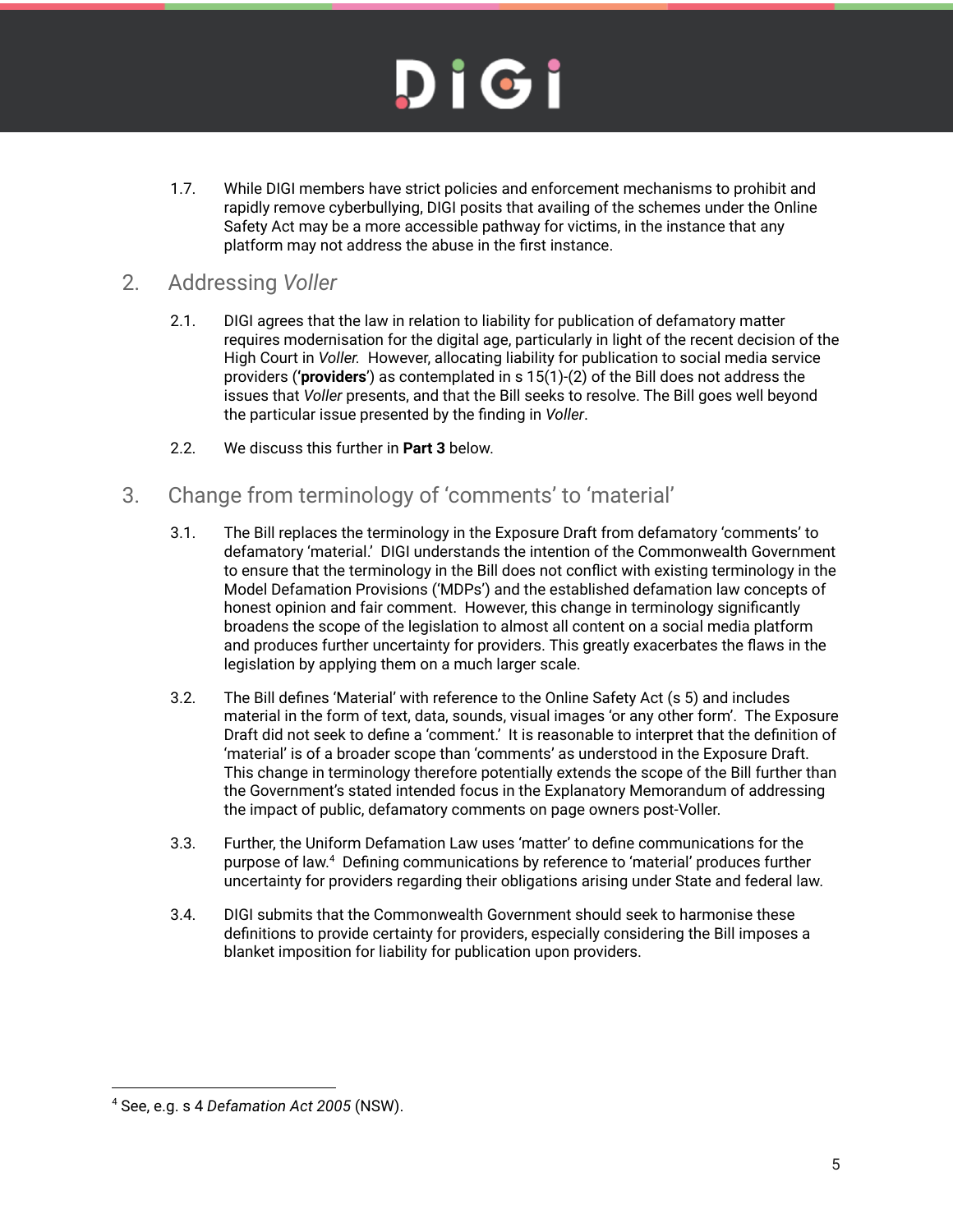### <span id="page-5-0"></span>4. The proposed complaints mechanism and end-user disclosure orders

- 4.1. DIGI supports the introduction of a clear complaints regime which clarifies the responsibilities of providers and individuals in handling complaints of defamatory content being posted online. As detailed below at **Part 2**, DIGI submits that it is more effective to introduce this complaints scheme following the Meeting of Attorneys-General's Stage 2 Review of the MDPs.
- 4.2. In the event that the Commonwealth Government does not accept this recommendation, DIGI has set out a range of specific concerns with the complaints scheme and end-user disclosure orders proposed in the Bill, and encourages a more extensive review prior to the Bill being advanced through Parliament. Should the Bill be advanced in the March 29 2022 sitting week, five days after this Committee process concludes, we are concerned that this does not provide due time for this to occur.
- 4.3. Most notably, DIGI is concerned that the obligations imposed by these mechanisms are unclear and do not appropriately address circumstances where the requisite consent is not provided by a poster, or where a poster cannot be located or is non-responsive.
- 4.4. DIGI also holds concerns with the process for compliance proposed in the complaints scheme, and the potential legal conflicts that DIGI's members may face in circumstances where the proposed obligations under the Bill conflict with laws relating to privacy and data in other jurisdictions. DIGI's concerns are set out in **Part 5** below.

### <span id="page-5-1"></span>Part 2: Stage 2 Review of Model Defamation Provisions

### <span id="page-5-2"></span>5. Overlap between the Bill and the Stage 2 Review

- 5.1. DIGI submits that the issues contemplated by the Bill may be better addressed following the Meeting of Attorneys-General's Stage 2 Review of the MDPs. DIGI acknowledges that the intention of the Commonwealth Government is for the Bill to complement State defamation reform, however DIGI is concerned that there is considerable risk of inconsistency between the mechanisms proposed by the Bill and those under consideration in the Stage 2 Review:
	- a) Part A of the Stage 2 Review addresses the question of internet intermediary liability in defamation for the publication of third-party content. Notably, the Stage 2 Review has sought feedback on a proposal to amend Part 3 of the MDPs to better accommodate complaints to internet intermediaries (which includes the social media service providers that would be captured by the Bill).<sup>5</sup> It considers the appropriate remedies internet intermediaries can offer to complainants in light of the 'concerns notice' and 'offer to make amends' process provided for in State legislation, including whether a complaints notice should be distinct from a

 $5$  See, e.g., Discussion Paper, Attorneys-General Review of Model Defamation Provisions – Stage 2, [https://www.justice.nsw.gov.au/justicepolicy/Documents/review-model-defamation-provisions/discussion-paper-sta](https://www.justice.nsw.gov.au/justicepolicy/Documents/review-model-defamation-provisions/discussion-paper-stage-2.pdf) [ge-2.pdf,](https://www.justice.nsw.gov.au/justicepolicy/Documents/review-model-defamation-provisions/discussion-paper-stage-2.pdf) p. 51, 67.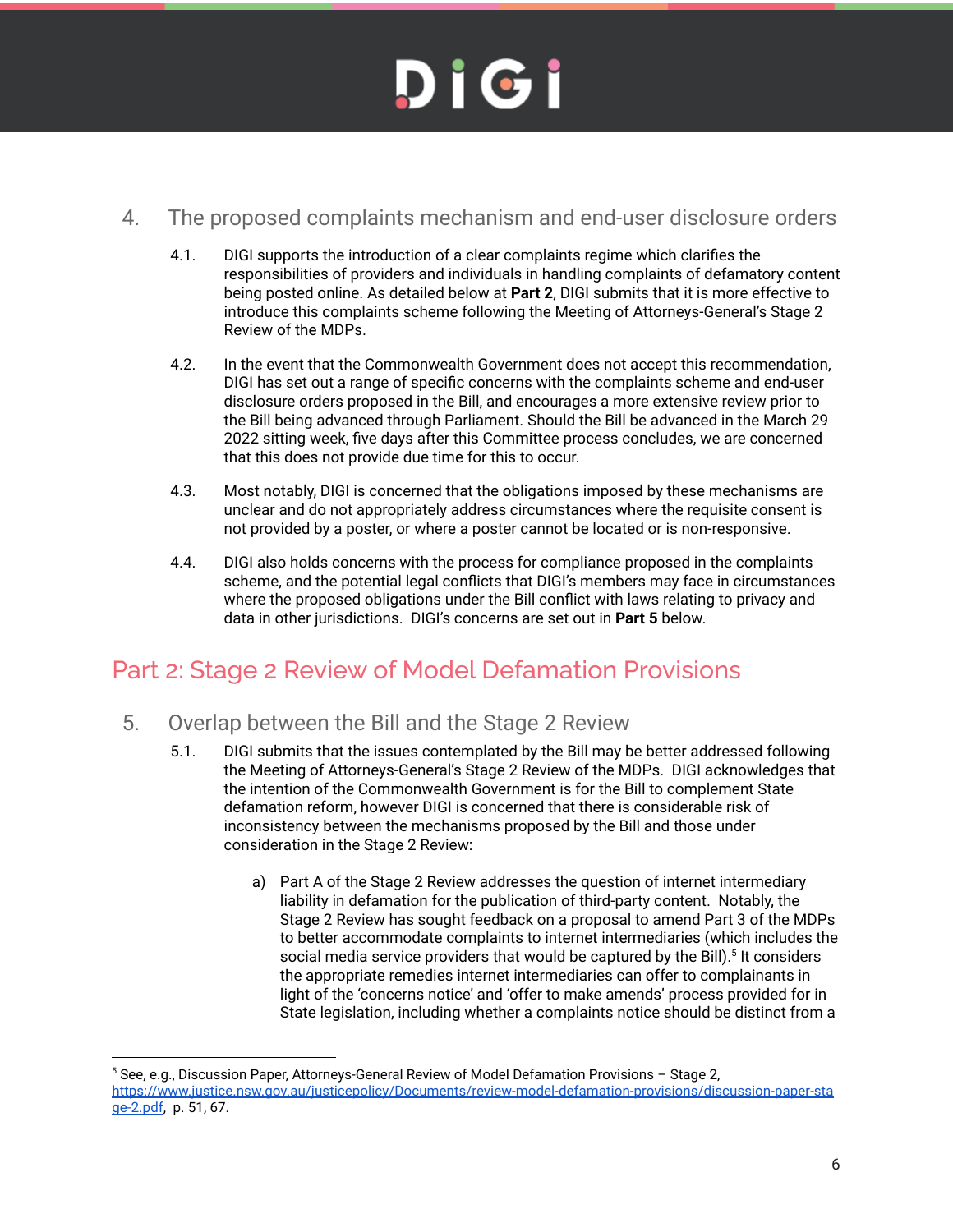mandatory concerns notice. $6$  The operation of concerns notices is not considered by the Bill. However, DIGI submits that this is crucial to ensure a streamlined complaints and notification process that does not place onerous and potentially conflicting legal obligations on providers.

- b) The Stage 2 Review also contemplates the introduction of a safe harbour defence subject to a complaints notice process and considers this in light of potential reforms to the innocent dissemination defence.<sup>7</sup> Instead of imposing liability for publication on providers but not page owners as contemplated by s 14 of the Bill, the Stage 2 Review considers how the innocent dissemination defence may be amended to take into consideration the role of page owners and providers in the publication process.<sup>8</sup> As outlined in **Part 5** below, DIGI considers that there are circumstances where the blanket removal of an innocent dissemination defence would result in unfair and unintended outcomes, and submits that there is merit in awaiting the Stage 2 Review's recommendations in this respect.
- c) The Stage 2 Review more directly addresses particular features of the complaints notice process, including steps required to be engaged by complainants before initiating the process $^{\circ}$  and whether a complaints notice should include an indication of the serious harm to reputation likely to be caused by the publication.  $10$  Like the Bill, it suggests the mechanism of court orders to identify originators, however makes reference to countervailing considerations such as privacy and whistle-blower protection. $^{11}$  As our submission outlines below, further consideration ought to be given to these issues, particularly in relation to sections 16 and 18 of the Bill. Further, unlike the Bill, the Stage 2 Review considers potential orders to have online content removed.<sup>12</sup>
- 5.2. DIGI welcomes the opportunity to set out in this submission its comments and suggestions in relation to the Bill. However, DIGI is concerned that the Bill proposes similar but not identical mechanisms to those currently under consideration by the Meeting of Attorneys-General. DIGI emphasises that the Stage 2 Review is at an advanced stage, and well-placed to take into account the operation of existing State laws. DIGI therefore suggests that it is prudent to examine the issues the Bill raises through the existing Stage 2 Review.

9 Ibid p. 68.

<sup>6</sup> Ibid.

 $<sup>7</sup>$  lbid p. 59.</sup>

<sup>8</sup> Ibid p. 55.

<sup>10</sup> Ibid p. 70.

 $11$  lbid p. 81.

<sup>12</sup> Ibid p. 77.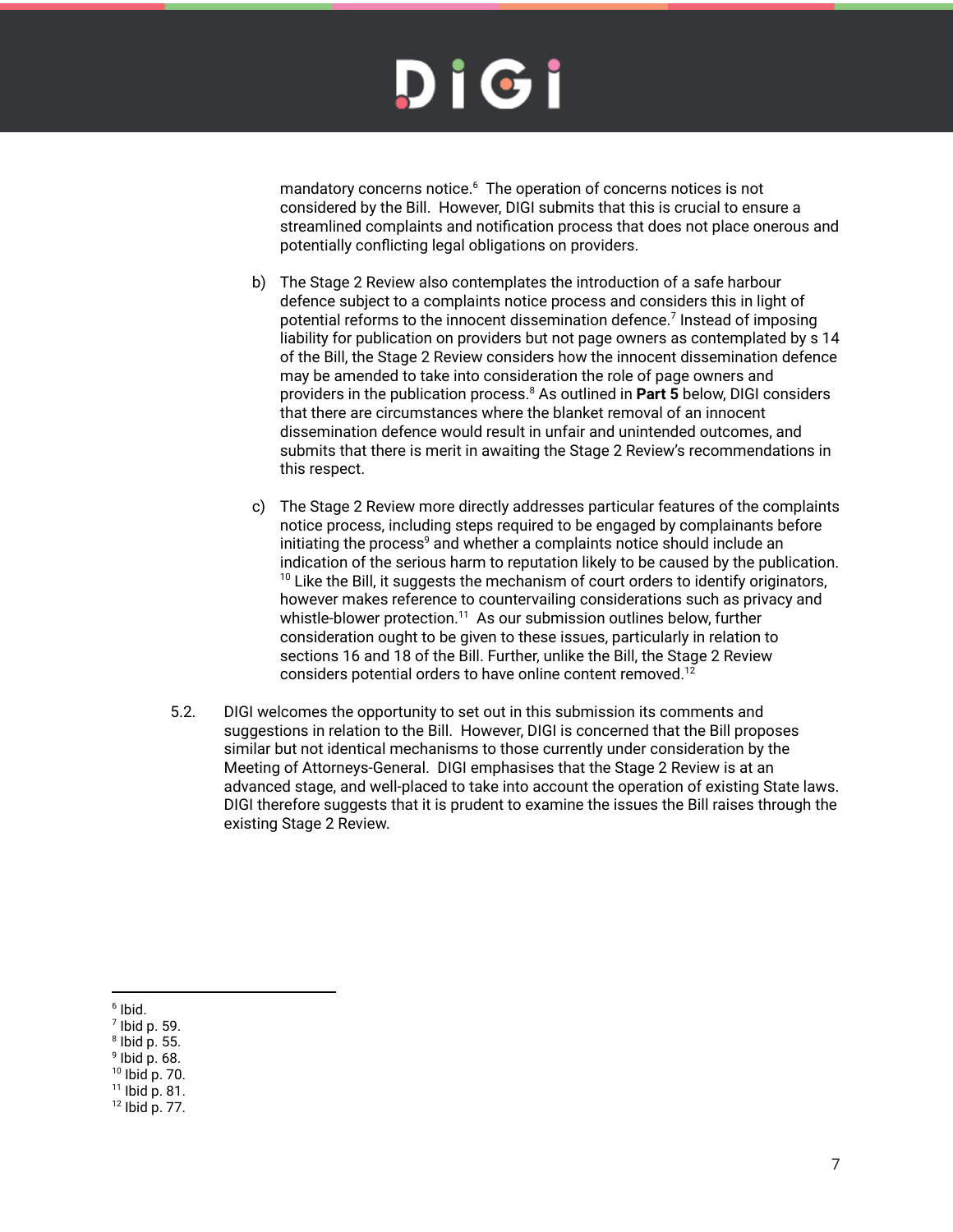## <span id="page-7-0"></span>Part 3: *Voller*

- <span id="page-7-1"></span>6. The importance of reconsidering responsibility for publication post-*Voller*
	- 6.1. DIGI supports the initiative to legislate post-*Voller.* DIGI accepts that the implications of the *Voller* decision are wide-ranging and will likely result in increased defamation litigation against administrators of social media accounts, including individuals and businesses with social media pages. DIGI acknowledges that the expansion of internet publication and the impact of the *Voller* decision has resulted in the need to reconsider and reallocate responsibility for defamatory material posted online, and also recognises the Commonwealth Government's intention to ensure that social media services play a role in this reallocation of responsibility.
	- 6.2. DIGI submits, however, that allocating liability for publication to providers as contemplated in s 15(1)-(2) of the Bill does not address the issues that *Voller* presents, and that the Bill seeks to resolve. Rather, the simplicity of the approach taken may have counterproductive results.

### <span id="page-7-2"></span>7. Control over material posted by third parties

- 7.1. The Bill seeks to address a key concern arising from *Voller*: that people should not be responsible for material posted by third parties over which they have no *control.* Mandating responsibility for defamatory publication on social media to providers in all instances, however, does little to address this issue of control.
- 7.2. In confirming that page owners are not publishers of material posted by third parties in any circumstances (s 14), the Bill discourages those with the ability to moderate material in real time from engaging in such moderation. A mechanism that encourages the proactive management of material, through the involvement of page owners and social media services, is more suitable to address the issues that arise from *Voller* and the Commonwealth Government's concerns with the harmful impacts of defamatory online material on Australians. 13
- 7.3. DIGI submits that s 14 of the Bill does not adequately address its intended approach of ensuring that page owners are not responsible for material posted by third parties of which they are not aware. Section 14 provides that, where material is posted by a third party, an Australian page owner is "not taken to be a publisher of the material." The Bill does not envisage circumstances in which a page owner becomes aware of potentially defamatory material on their page. The effect of this provision not only legislates against the findings in *Voller,* but also has the effect of legislating around extensive case law which provides that, upon notification of defamatory material posted by a third-party and

<sup>13</sup> *Social Media (Anti-Trolling) Bill 2021: Explanatory Paper,* p. 1.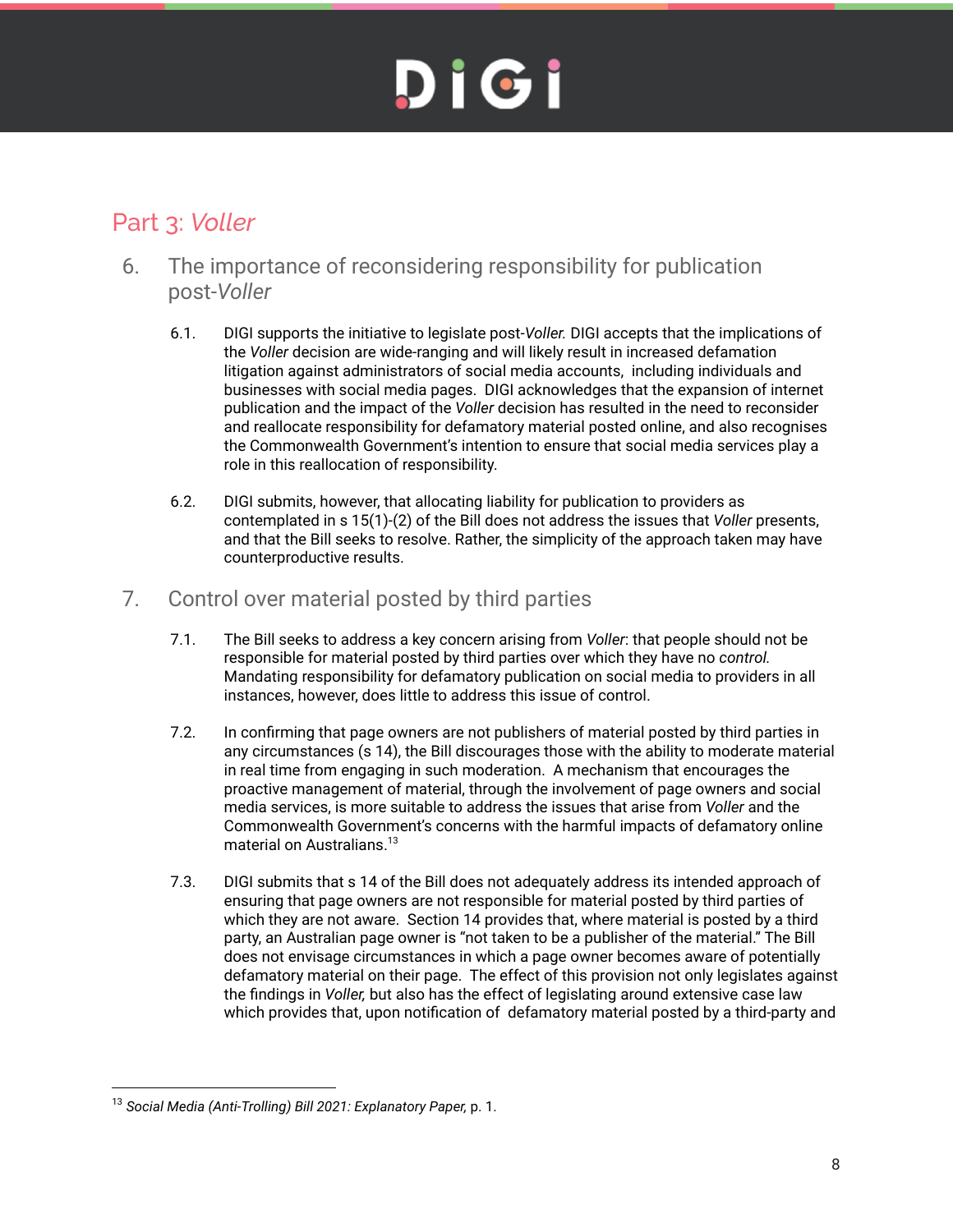failure to remove the material within a reasonable time, an owner of a page on which such material is displayed is a publisher.<sup>14</sup>

- 7.4. DIGI shares the Commonwealth Government's concern that the imposition of liability for publication post-*Voller* may have the effect of impinging on free speech, as exemplified in the result of some page owners turning off comments entirely on their social media posts following *Voller*. However, DIGI submits that absolving page administrators from responsibility for publication altogether is not the best mechanism for addressing these concerns. The Bill need only address the problematic aspect of *Voller*, by specifically providing that page administrators are not publishers of material on their pages unless they are made aware of a complainant's concerns with respect to that material. This suitably aligns with the mandatory concerns notice process required to commence proceedings under State legislation. This would also leave the 'Stage 2' defamation law reform process to consider and resolve the remaining complex issues surrounding the common law of publication.
- 7.5. Such a solution will carefully balance the protection of one's reputation to one's right to freedom of expression, and will amend the law in relation to liability for publication as affirmed in *Voller,* to be workable and appropriate for a digital age. This is also consistent with the maintenance of the innocent dissemination defence, which contemplates circumstances where a defendant had no knowledge as to the defamatory content of a matter and was not the primary distributor or originator of defamatory material, and did not have capacity to exercise editorial control. $^{15}$  For further discussion of this issue, see **Part 5**.

### <span id="page-8-0"></span>**Summary of recommendations in Part 3**

A. Legislation should be introduced which modernises liability for publication in the internet age through the 'Stage 2' defamation law reform process which is at an advanced stage and addresses issues relating to digital platforms.

## <span id="page-8-1"></span>Part 4: Trolling

- <span id="page-8-2"></span>8. Guarding against vulgar abuse online
	- 8.1. The Bill posits the tort of defamation as the primary remedy to 'trolling' and online abuse. It is intended that potential victims of defamatory statements can be connected to the

<sup>14</sup> *Byrne v Deane* [1937] 1 KB 818.

<sup>15</sup> *Social Media (Anti-Trolling) Bill 2021: Explanatory Paper,* p. 2.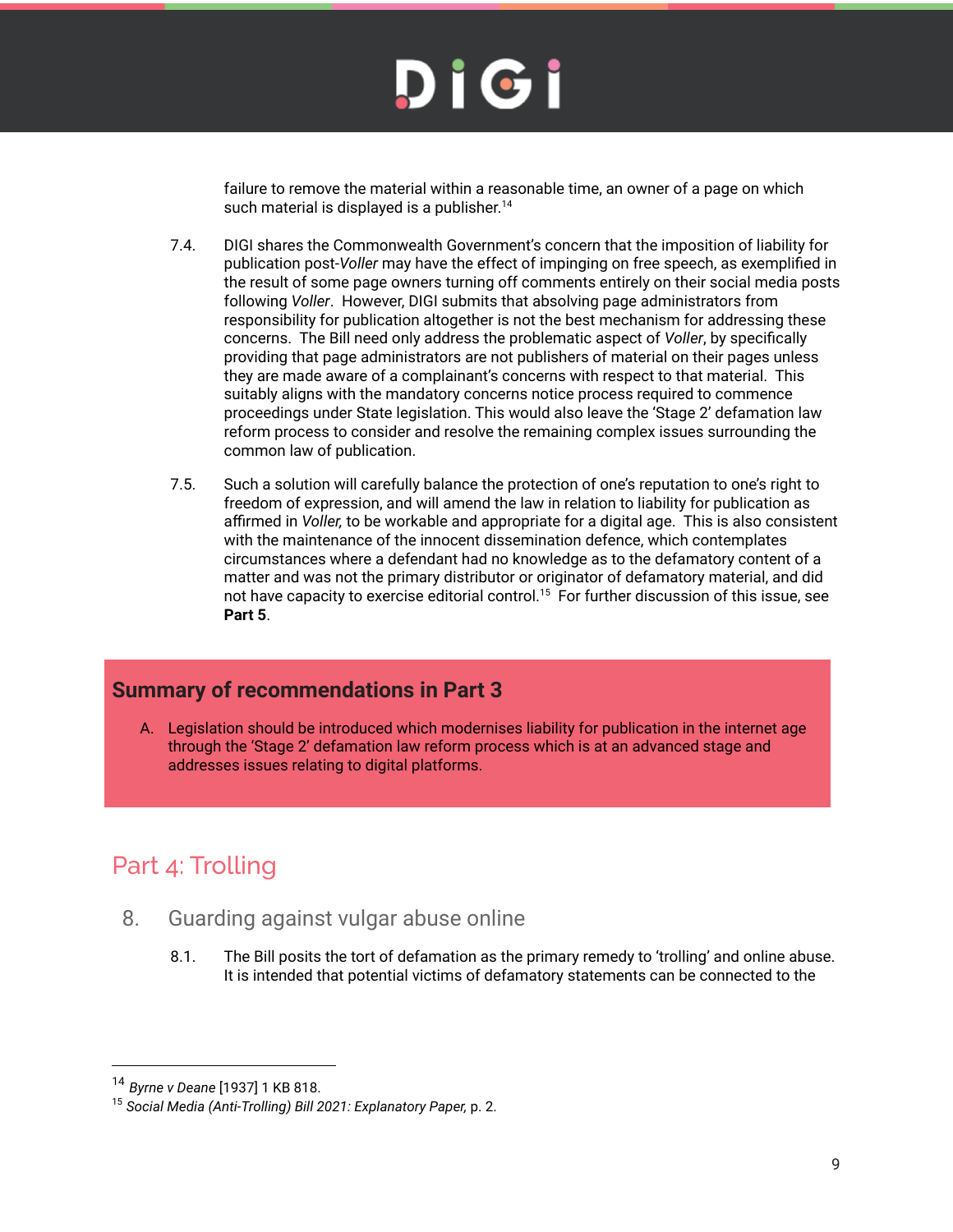person who has posted the material for the purpose of instituting defamation proceedings in the Australian courts. 16

- 8.2. However, the Bill's championing of the tort of defamation as the most applicable cause of action to address online trolling is misconceived, and has the potential to lead those seeking recourse via its proposed mechanisms down a costly, time consuming and potentially ineffective pathway.
- 8.3. DIGI submits that there are more effective means by which people can seek a remedy for online abuse under the cyberbullying schemes provided by the Online Safety Act, which enable child and adult victims of online abuse to have content removed within 24 hours.

#### Misapplication of the tort of defamation

- 8.4. Confining the Bill's proposed remedies for online 'trolling' to the tort of defamation misunderstands the nature of the cause of action, the elements underpinning it and importantly, the defences available to publishers of allegedly defamatory material. The tort of defamation is founded on the premise that a publication, in this case material posted on a social media service, has harmed the reputation of the person who is the subject of the material, held them up to ridicule or led others to shun and avoid them.<sup>17</sup> The publication of the defamatory material must cause, or be likely to cause, *serious harm*, to the person's reputation, for the publication to present a defamatory cause of action.
- 8.5. It has long been accepted that 'mere vulgar abuse' is not defamatory if it fails to reach the standard of harming a person's reputation or diminishing their standing in the community.  $18$  'Trolling', generally understood to be 'the act of leaving an insulting message on the internet in order to annoy someone',<sup>19</sup> or 'with the aim of provoking responses',<sup>20</sup> would have to satisfy a high threshold of harm and scope in order to give rise to a cause of action in defamation. While harmful to its intended target, trolling may not rise to a level sufficient to give its victim a cause of action in defamation.
- 8.6. Australian courts in multiple jurisdictions have established that, whilst there is no strict dichotomy between mere vulgar abuse and defamatory comments, mere vulgar abuse will not amount to defamatory conduct without considering the person's existing reputation, the extent of the abusive publication, its subject matter and its impact on an ordinary person's perception of the insulted individual.<sup>21</sup> The Supreme Court of South Australia noted in *Aldridge v Johnston:*

<sup>&</sup>lt;sup>16</sup> Detailed Explanatory Notes, p 5.

<sup>17</sup> *Radio 2UE Sydney Pty Ltd v Chesterton* [2009] HCA 16, [3], [36].

<sup>18</sup> *Thorley v Lord Kerry* (1812) 128 ER 367, 371 (Mansfield CJ); *Mundey v Askin* [1982] 2 NSWLR 369, 372; *Bennette v Cohen* (2005) 64 NSWLR 81, 97-98 (Bryson JA). State law mandates that the harm to the person's reputation must be "serious harm".

<sup>&</sup>lt;sup>19</sup> Cambridge Dictionary, 'Definition of trolling', accessed 21 December 2021,

<sup>&</sup>lt;https://dictionary.cambridge.org/dictionary/english/trolling>.

<sup>&</sup>lt;sup>20</sup> Macquarie Dictionary, 'troll", accessed 12 January 2021,

<sup>&</sup>lt;https://www.macquariedictionary.com.au/features/word/search/?search\_word\_type=Dictionary&word=trolling>.

<sup>21</sup> *Bennette v Cohen* (2005) 64 NSWLR 81 [51]; *Briscinari v Piscioneri (No 4)* [2016] ACTCA 32 [59]-[62].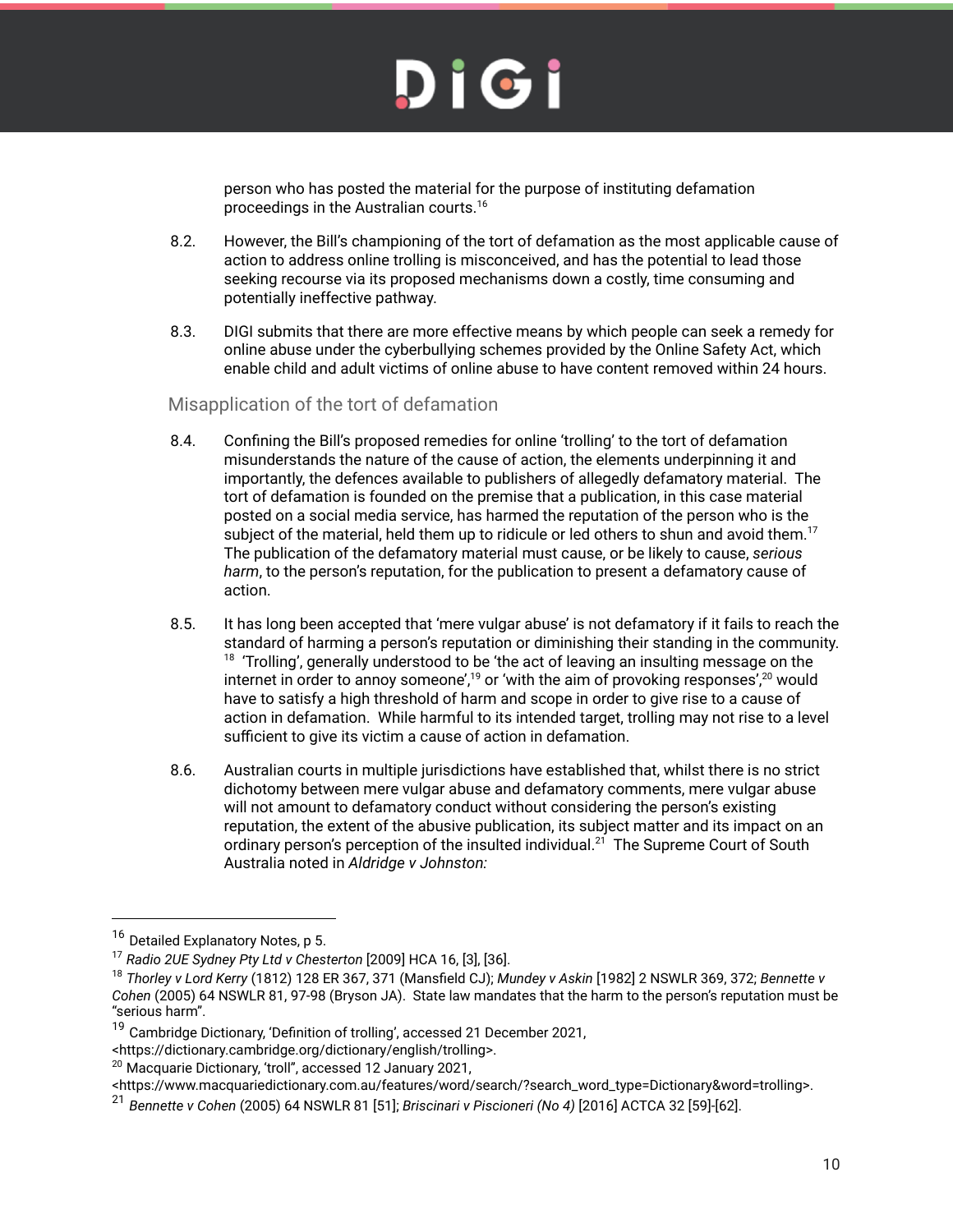'*[i]t has become quite common for material to be published, particularly on social media, in an abusive and offensive way. Words can be abusive, vulgar or objectionable without being defamatory. Words might injure a person's pride without injuring his or her reputation.*' 22

8.7. The distinction between injury to pride, and injury to reputation, is central to the nature of trolling. Trolls ultimately aim to provoke and annoy. Their goal and conduct can be upsetting for the individual subject to the online abuse, but it does not necessarily reach the threshold of harming their reputation. The argument that a complainant has failed to establish defamatory meaning is one that is readily available to trolls and will prevent the success of potential defamation proceedings for parties subject to online abuse.

Trolling through the prism of the Bill's proposed complaints mechanism

8.8. The Bill predicates its prescribed requirements for providers' complaints schemes as being applicable:

> '*if a person (the complainant) has reason to believe that there may be a right for the complainant to obtain relief against an end-user of the social media service (the poster) in a defamation proceeding that relates to material posted on a page of the service by the poster (emphasis added) (s 17(1)).*'

- 8.9. DIGI's comments on the specific form of the complaints mechanism are set out in detail in **Part 5** of this submission. More broadly, considering the operation of the mechanism in relation to complaints regarding online trolling, DIGI submits that there are several shortcomings.
- 8.10. The proposed mechanism is predicated on a complainant having a right to obtain relief. Assessing the likelihood of relief being granted to a complainant is a complex and nuanced task which requires consideration of the nature, scope and broader context of the publication in question. Respectfully, such an assessment is not a simple task. The inherent complexities of defamation law mean that members of the public are not necessarily in a position to determine whether material is truly defamatory and has caused them sufficiently serious harm, so as to give rise to a right to relief. Where a person has been the subject of trolling, it may be particularly unclear whether there is a right to relief in defamation. The Bill aims to provide fast and efficient access to recourse for harmful online content; however, it seems victims of trolling may either be unable to rely on the mechanism due to having no right to relief in defamation, or be driven to seek legal advice in order to determine this matter, and incur expenses of doing so.
- 8.11. It is unclear whether providers are required to accept the complainant's opinion as to whether they have a potential cause of action, or whether the provider is able to make its own assessment as to whether the complainant has a reasonable belief that they may have a cause of action in defamation. DIGI also notes that the Bill would require a provider (with no contextual information about the publication or parties involved) to disclose to a complainant, within a short timeframe, a poster's email address and phone number. DIGI is concerned that the process may be utilised for improper purposes (for

<sup>22</sup> *Aldridge v Johnsto*n [2020] SASCFC 31 [119], citing Patrick George, *Defamation Law in Australia* (LexisNexis Butterworths, 3rd ed, 2017) 218.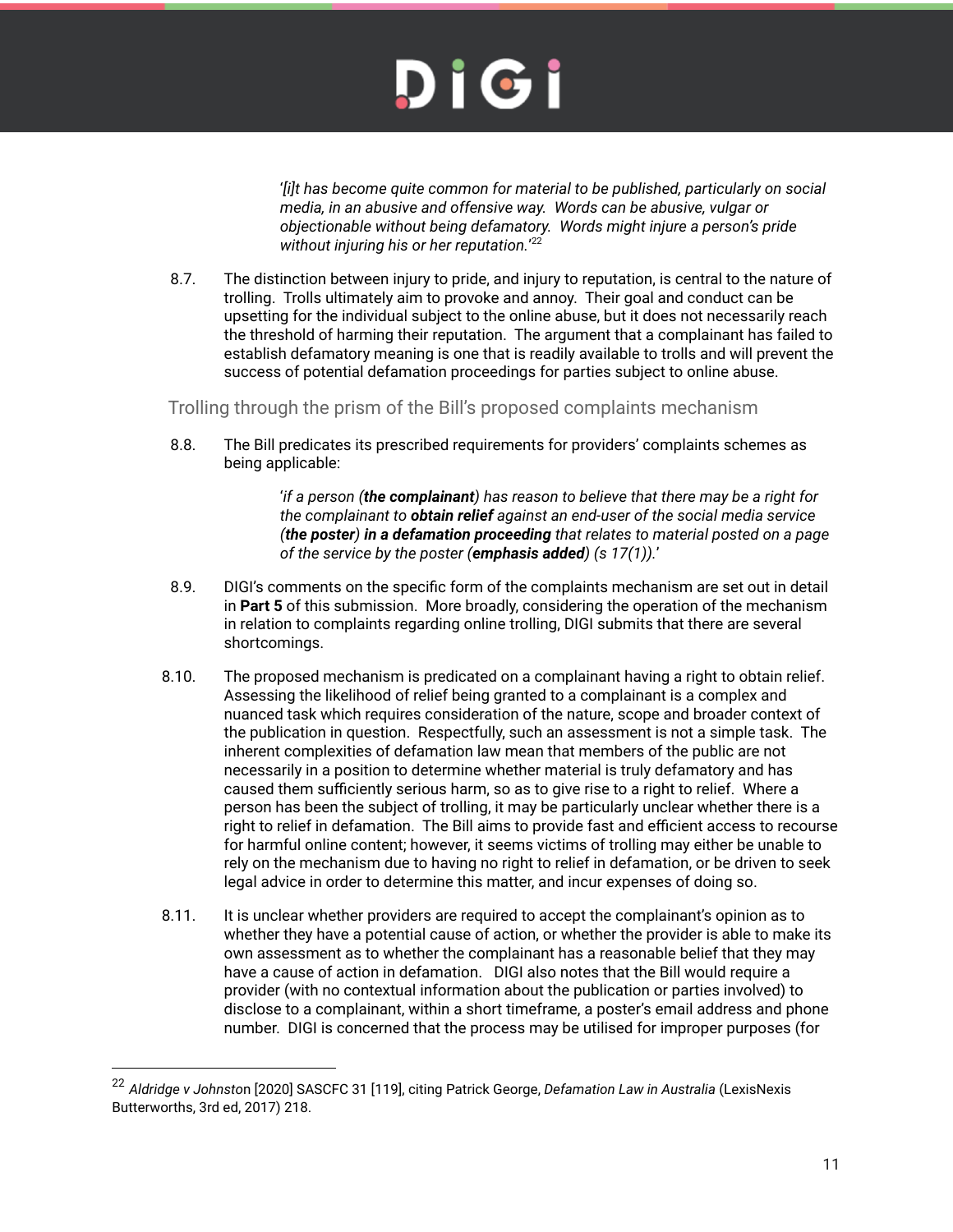

example, to facilitate stalking, or spurious, vexatious or politically motivated complaints and litigation), and that it also raises privacy concerns.

- 8.12. The requirement to inform a complainant of whether material was posted by a user located in Australia or another country ignores the use of tools such as Virtual Private Networks (**VPNs**) and other location-masking technologies. Such technologies allow a user to select a location from which their material t appears to be posted, reducing the utility of providers disclosing the location from which trolling material was posted. The availability of such technologies is likely to be exploited by those seeking to evade identification.
- 8.13. In light of these factors, DIGI submits that while the proposed complaints mechanism may provide victims of online trolling with a sense of agency and control, the nature of trolling material and those who post it mean that in many cases, the mechanism will be of limited use to those victims. By pointing to defamation as the primary means of recourse against online trolls, even where no cause of action in defamation arises, DIGI contends that the Bill may distract from other existing frameworks that provide better recourse for victims of online trolling (discussed further below).

#### <span id="page-11-0"></span>Criminal liability for trolling

- 8.14. The Commonwealth Criminal Code makes it an offence to menace, harass or cause offence using a carriage service. $^{23}$  It also makes it an offence to use a carriage service to make threats to kill or cause serious harm to a person, regardless of whether the person fears that the threat will be carried out. $^{24}$  We note that the Australian Government made an election commitment on May 5, 2019 to increase maximum penalties for end-users who use a carriage service to menace, harass or cause offence to five years of imprisonment. 25
- 8.15. These criminal offences do not require the more demanding threshold of defamation proceedings and are considerably more responsive to many instances of 'trolling'; A person subjected to 'trolling' and who feels menaced, harassed or offended by material posted by another social media user may have recourse through police engaging criminal provisions which carry a penalty of imprisonment for up to three years.
- 8.16. DIGI considers recourse to defamation as limited by costs to the complainant and the alleged 'troll' who has made the statements online. Pre-existing criminal provisions provide a more effective means of ending online abuse and 'trolling' by being more accessible to complainants and by directly addressing 'trolling' behaviour.
- 8.17. DIGI robustly supports measures that respond to online abuse and its victims. However, as noted above, the measures created by the Bill concentrate remedies in the hands of

<sup>23</sup> *Commonwealth Criminal Code 1995* (Cth) s 474.17.

<sup>24</sup> Ibid s 474.15.

<sup>&</sup>lt;sup>25</sup> See media release: Prime Minister The Hon Scott Morrison MP, Attorney-General The Hon Christian Porter, Senator The Hon Mitch Fifield Minister For Communications And The Arts, Joint Media Release (05/05/2019), "Keeping Australians Safe Online", <https://www.liberal.org.au/latest-news/2019/05/05/keeping-australians-safe-online> See also transcript: Prime Minister The Hon. Scott Morrison MP (05/05/2019), Transcript Remarks, Campaign Rally Central Coast, accessed via CCH alerts, see quote: *"But the other thing we're going to do for all Australians, is we're going to increase the penalties for those who have been found to be bullying people online, causing those injuries. You won't go to jail for three years you'll go to jail for five years."*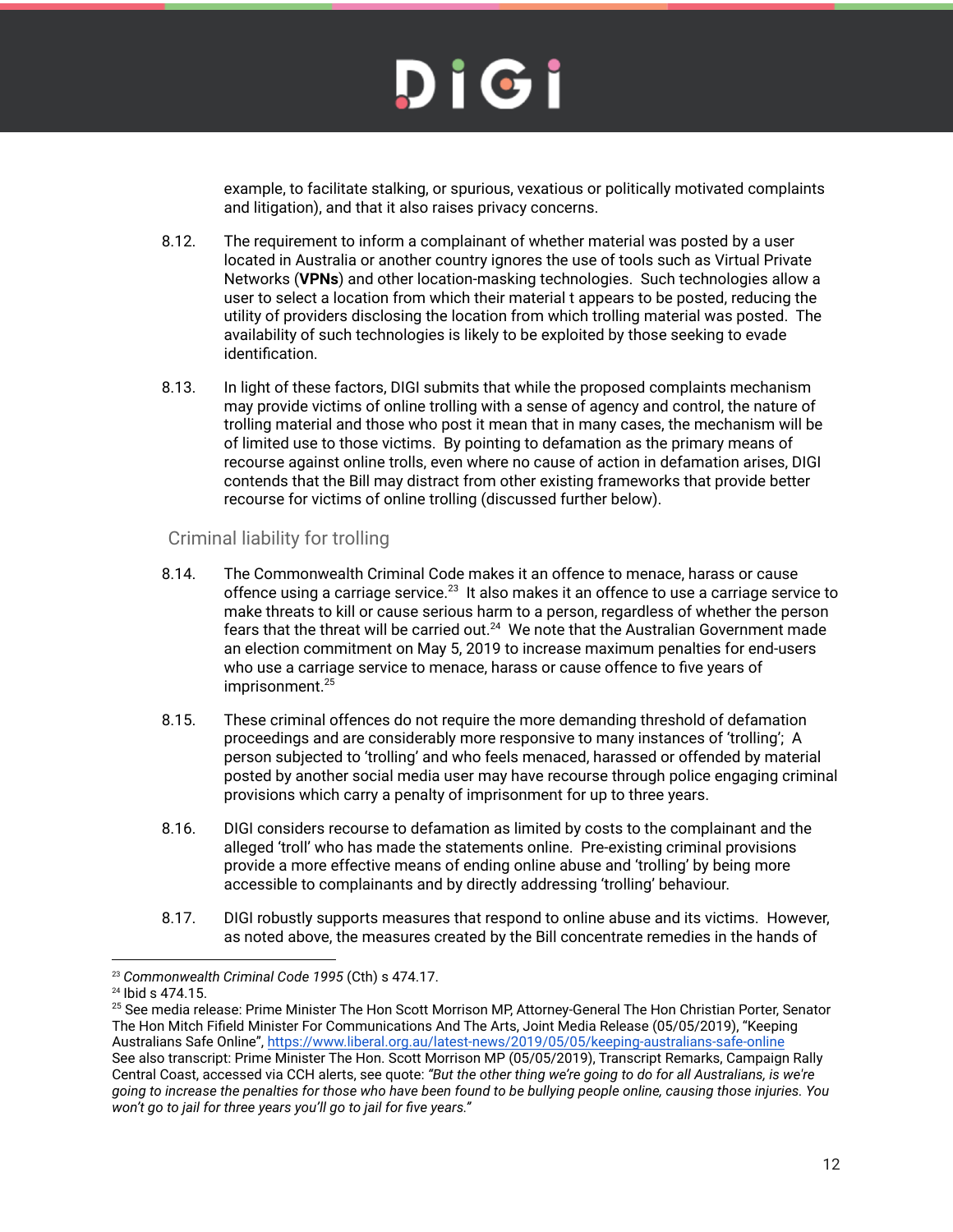

those who have the extensive means and age to access litigation, and lack provisions for people who do not have that access.

### <span id="page-12-0"></span>9. Role of the Online Safety Act

9.1. The Online Safety Act establishes an extensive framework for dealing with online abuse, cyberbullying and the sharing of intimate images without consent. DIGI contends that the powers of the eSafety Commissioner are far more effective at addressing a broad range of abusive online behaviour than a complaints process available only where abuse satisfies the elements of defamation. DIGI supports the issuing of take-down notices to social media companies and the authors of abusive material, as well as reliance on the investigative powers of the eSafety Commissioner.

#### <span id="page-12-1"></span>Specific protections for children

- 9.2. The protection of children from cyberbullying is of utmost importance to DIGI's members. All relevant DIGI members have strict policies to prohibit and rapidly remove the cyberbullying of Australian children and minors. These policies are regularly updated to ensure they reflect emerging patterns of abuse, in consultation with experts.
- 9.3. They provide reporting tools where content can be reported for cyberbullying. Such messages are reviewed by teams of human moderators, and addressed as quickly as possible. Enforcement actions include the removal of cyberbullying content, and the suspension or removal of accounts that have instigated it.
- 9.4. This enforcement infrastructure is often complemented with proactive technology detection that detects problematic content and flags it for human review.
- 9.5. Relevant members provide blocking tools where any user can be blocked from sending further unwanted messages, and provide tools to enable people to leave or hide group forums.
- 9.6. These policies and enforcement practices are complemented with a range of initiatives, partnerships and social programs aimed at providing minors with wider support from professionals, parents and teachers in relation to cyberbullying.
- 9.7. The Bill has been positioned as a measure to protect children. In a press conference announcing the Bill in November 2021, Prime Minister Scott Morrison said:

*As I look around the playing fields today and I watch all of these young kids and their parents out there, we do everything we can as a government and as a society to make sure that in the physical world in which we all live, and in particular in which these children live, they are safe. We need to, and we have been as a government taking steps to ensure that the online world in which these children, that is now their reality, they will live going forward is also a safe space. And that is why I'm very pleased to be here today to announce that the government is going to*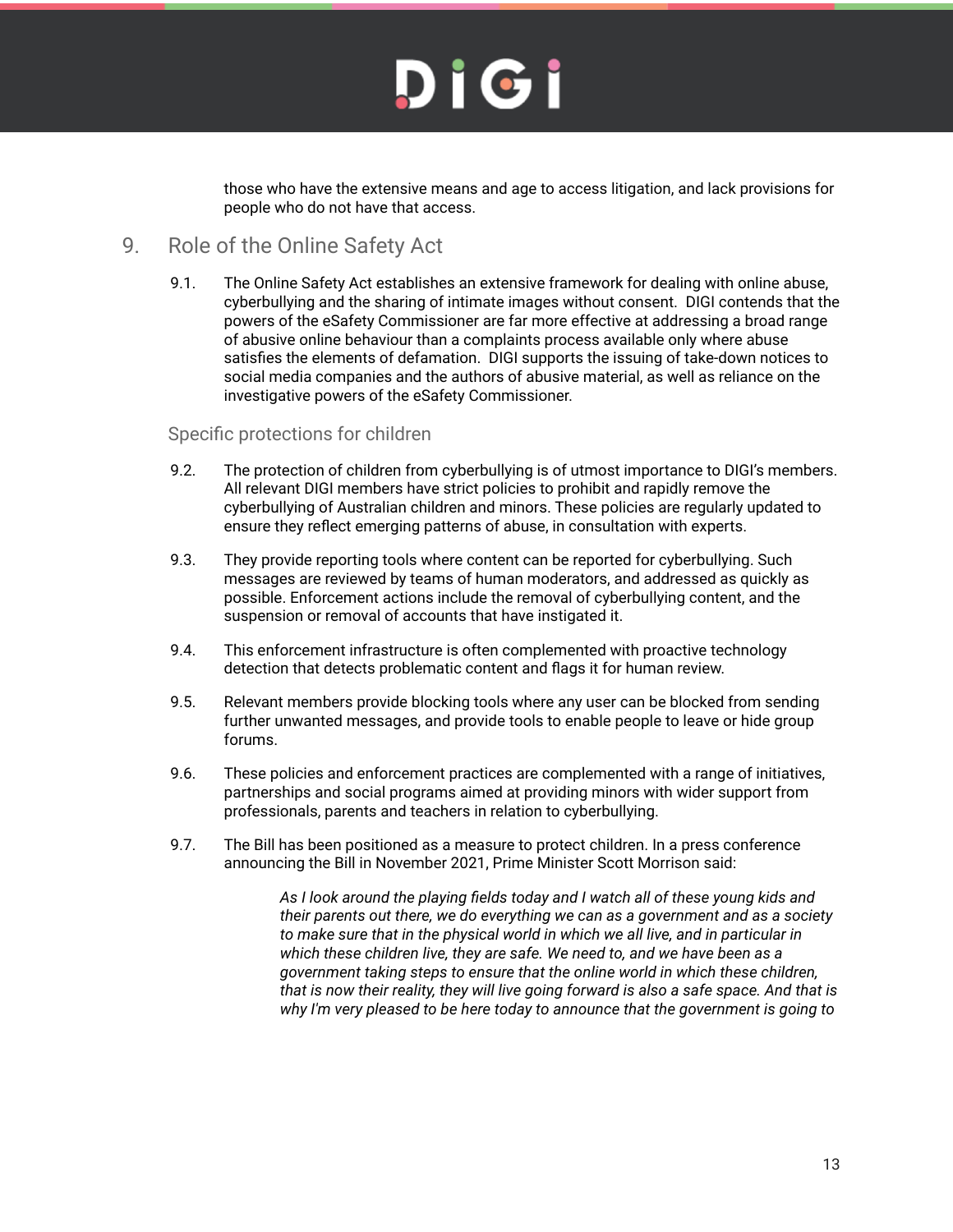*take further steps to protect Australians, in particular young Australians, online, because that's what we all deserve.* 26

- 9.8. While posting material online and certain conduct amounting to cyberbullying could be subject to defamation proceedings, and vice versa, DIGI does not expect the Bill to be used by children as a means to protect them from cyberbullying. Obstacles such as costs and difficulties assessing whether material reaches a threshold of defamation, render it particularly difficult for children to rely on defamation as a means of protection online. Further, children would require a litigation guardian and the means to engage in defamation proceedings. Their online abusers are likely to be their peers, who also lack the means and support to engage in any form of litigious solution. It is therefore unclear that the Bill would be an appropriate means of protecting young Australians.
- 9.9. The *Enhancing Online Safety Act 2015* (Cth) (**EOSA**) allows Australian minors who are the target of cyberbullying material, and those representing them, to complain to the Office of the eSafety Commissioner (the Commissioner). The Commissioner can direct a request for removal to the social media service, and the service must remove the content within 48 hours. The Online Safety Act, which entered into force on January 23 2022, reduces the timeframes that a social media service must respond to 24 hours.
- 9.10. The Basic Online Safety Expectations (**BOSE**) that came into effect with the OSA, and apply to all social media services, messaging services and websites. A core expectation of the BOSE is that a provider of a service must take reasonable steps to minimise the extent to which cyberbullying material targeted at an Australian child or adult is available, and to make reports about the provider's related activities available to the Commissioner.
- 9.11. The EOSA and OSA children's cyber bullying schemes enable the Commissioner to issue end-user notices that require a person who posts cyberbullying material to remove the material, refrain from posting any cyberbullying material targeting the child, and/or apologise to the child for posting the material. However, to date, DIGI understands that no such end-user notices relating to cyberbullying have been issued.
- 9.12. The Online Safety Act provides direct and enforceable protections for children using social media services. The Bill risks undermining these protections with a less focused mechanism of litigating online abuse which remains inaccessible to the children it is said to protect.

#### <span id="page-13-0"></span>Duplication of protections

- 9.13. DIGI contends that the Bill's inclusion of standards with which social media companies must comply in implementing their complaints and reporting mechanisms for online abuse risks conflicting with the measures already provided for under the Online Safety Act. The overlap between these measures risks diluting the overall intention of the Bill and the Online Safety Act to provide efficient, robust mechanisms for addressing, preventing and ending abuse online.
- 9.14. Under the Online Safety Act, social media services are obligated to adhere to robust complaints procedures and to assist the eSafety Commissioner in the exercise of its take

<sup>&</sup>lt;sup>26</sup> Prime Minister of Australia, 'Transcript, 28 Nov 2021, Canberra, ACT, Prime Minister' (Press Conference, 28 November 2021), <https://www.pm.gov.au/media/press-conference-7> .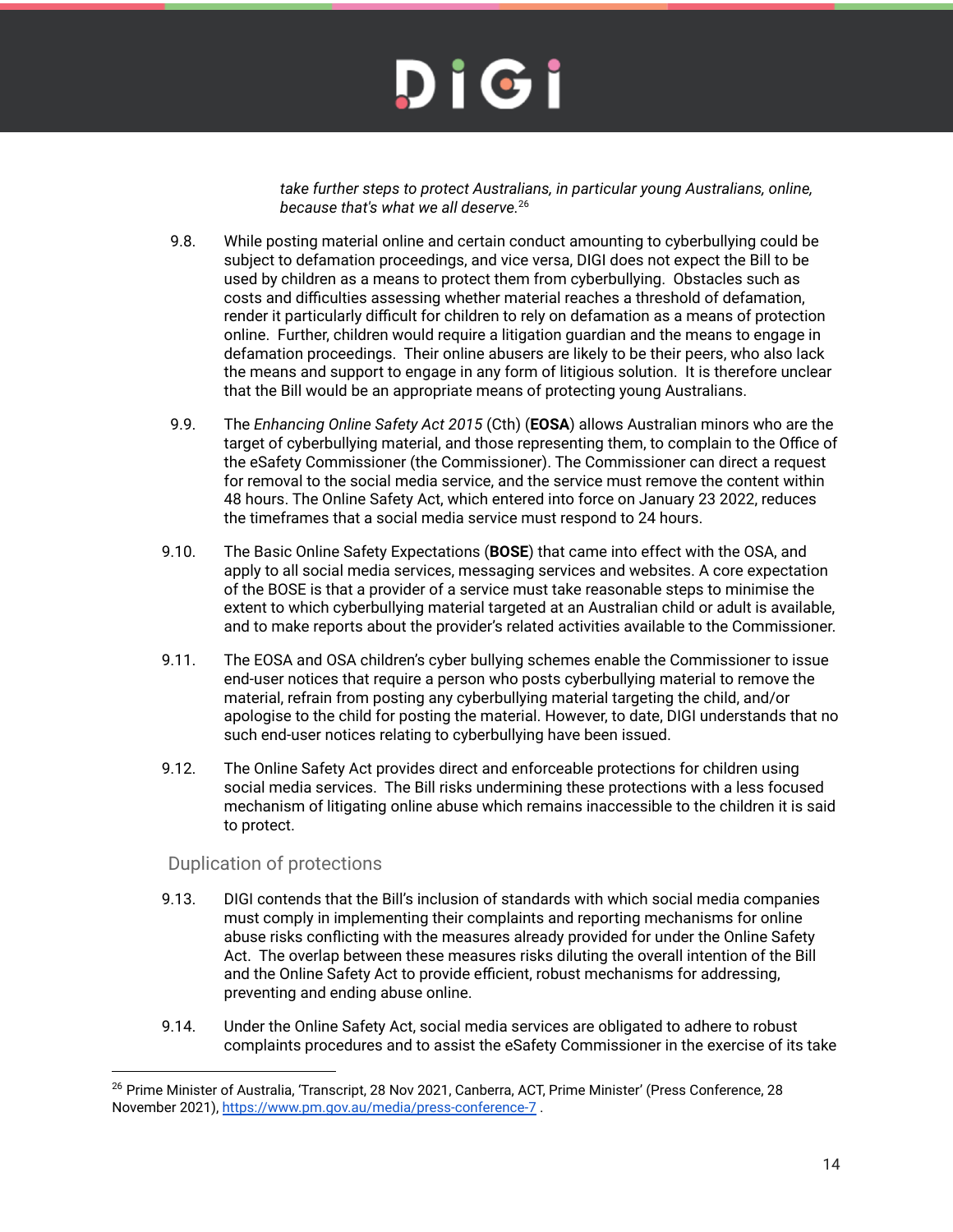

down and information gathering powers. The Bill clearly contemplates interaction with the Online Safety Act. Section 15 of the Bill provides that if a social media service provider is a publisher by virtue of that section, and becomes a party to defamation proceedings, they are prevented from relying on s 235 of the Online Safety Act. Section 235 excludes Australian 'hosting service providers' from liability in various circumstances relating to abusive, inappropriate or sensitive content. The Bill purports to exclude the operation of that section, presumably in recognition of the broad definition of 'hosting service providers', $^{27}$  which may capture social media service providers or page owners.

- 9.15. The Online Safety Act commenced on 23 January 2022, and it remains to be seen how it will operate in practice going forward. However, it appears that there is significant overlap between these laws (including in terms of the processes a social media service would need to have in place to respond to complaints of abusive material), but uncertainty with respect to the definitions and language adopted.
- 9.16. The Bill should carefully consider the appropriate use of language and cohesive obligations on providers, to ensure that there is clarity and certainty in the obligations of providers in order for the mechanisms to be effective in preventing online harm. Such clarity makes compliance easier– particularly for start-ups, smaller challenger companies, and those without a large local staff presence – who may be struggling to make sense of the complex regulatory environment in Australia

### <span id="page-14-0"></span>**Summary of recommendations in Part 4**

B. The Bill should be consistent with the Online Safety Act and avoid overlapping or conflicting compliance requirements for social media services, particularly as they relate to children and vulnerable users of social media services. This includes revising section 16 and 17 of the Bill to be consistent with the Online Safety Act.

### <span id="page-14-1"></span>Part 5: Complaints mechanism and end-user information disclosure orders

### <span id="page-14-2"></span>10. Introduction

10.1. DIGI supports the introduction of complaints mechanism guidelines and court disclosure processes in order to provide further clarity to providers as to the level of assistance to be provided to users who have allegedly been defamed online. As DIGI's submission has detailed, these mechanisms are presently under consideration as part of the Stage 2 Review of the MDPs, and should not be introduced prior to the conclusion of that review. In the event that the Commonwealth Government does not accept this position, this Part sets out specific concerns with the mechanisms as currently contemplated in the Bill.

<sup>&</sup>lt;sup>27</sup> Online Safety Act, s 17.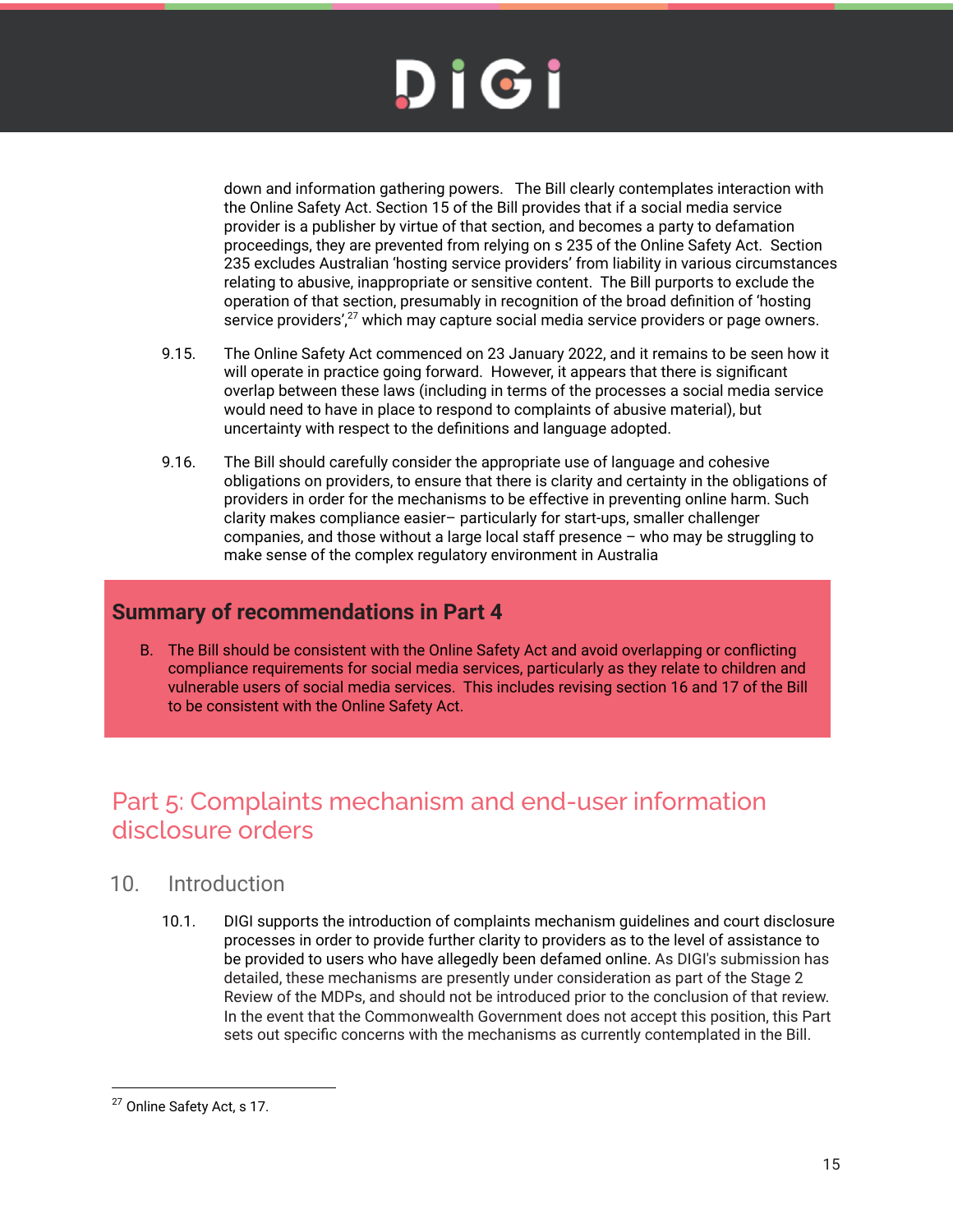- 10.2. DIGI considers that certain aspects of the Bill, including the proposed complaints process under s 17 and the issuing of end-user information disclosure orders under s 19 (together, in this Part, **'the resolution mechanisms'**), require further amendment and particulars, in order to address some uncertainty arising from the current form and scope of the proposed scheme. DIGI understands that certain particulars may be set out in the legislative rules contemplated by the revised Bill.
- 10.3. Addressing this uncertainty will enable providers to comply with the resolution mechanisms proposed and to benefit from the safe-harbour defence under the Bill.
- <span id="page-15-0"></span>11. Collection of contact details and online anonymity
	- 11.1. The Bill applies to 'social media services', defined broadly to encompass interaction between 'two or more end users.' This definition is by no means limited to large, mainstream social media services as it encompasses a wide range of services, such as local and small business community forums, educational forums, business forums, and health support forums. For example, the mental health organisation Beyond Blue operates a number of online community forums on topics relating to anxiety and depression where Australians can share their experiences and connect<sup>28</sup>.
	- 11.2. The Bill requires a provider to provide the contact details of the poster in compliance with both the complaints scheme (s 17) and end-user information disclosure orders (s 19). Under either mechanism, the contact details to be provided are the poster's name (or the name by which the poster is usually known), email address and phone number (s 6, definition of 'relevant contact details'). The Explanatory Paper states that the details 'need to be effective to contact the poster. Details that turn out to be fake will not allow the provider to access the defence' (pp.  $4 - 5$ ). The Bill incentivises those services to collect more personal information from their users by offering legal safe harbours if they do so.
	- 11.3. This means that Australians who prefer not to use their real name online or to share their contact details with a very wide range of websites, often for their own safety or privacy, may not always be able to do so.
	- 11.4. Many end-users have valid and important reasons for anonymity. For example, as the Office of the eSafety Commissioner acknowledges, a valid reason for anonymity and identity shielding is to protect users from unwanted contact. The Office encourages children only to use their given name, a nickname or an avatar online instead of a full real name which makes it more difficult for sexual predators and scammers to interact with them $^{29}$ .
	- 11.5. As acknowledged by the former UN Special Rapporteur for Human Rights David Kaye, the ability for users to remain anonymous online can also be an important means for keeping them safe and promoting human rights $^{30}$ . For example, anonymity enables activists to expose repression, corruption and hate and allows stigmatised or marginalised

<sup>28</sup> Beyond Blue, *Online forums,* <https://www.beyondblue.org.au/get-support/online-forums>

 $29$  Office of the eSafety Commissioner, "Anonymity and identity shielding",

<https://www.esafety.gov.au/about-us/tech-trends-and-challenges/anonymity>

<sup>30</sup> Kaye, David (2015), *Report of the Special Rapporteur on the promotion and protection of the right to freedom of opinion and expression, UN Human Rights Council,* <https://www.undocs.org/A/HRC/29/32>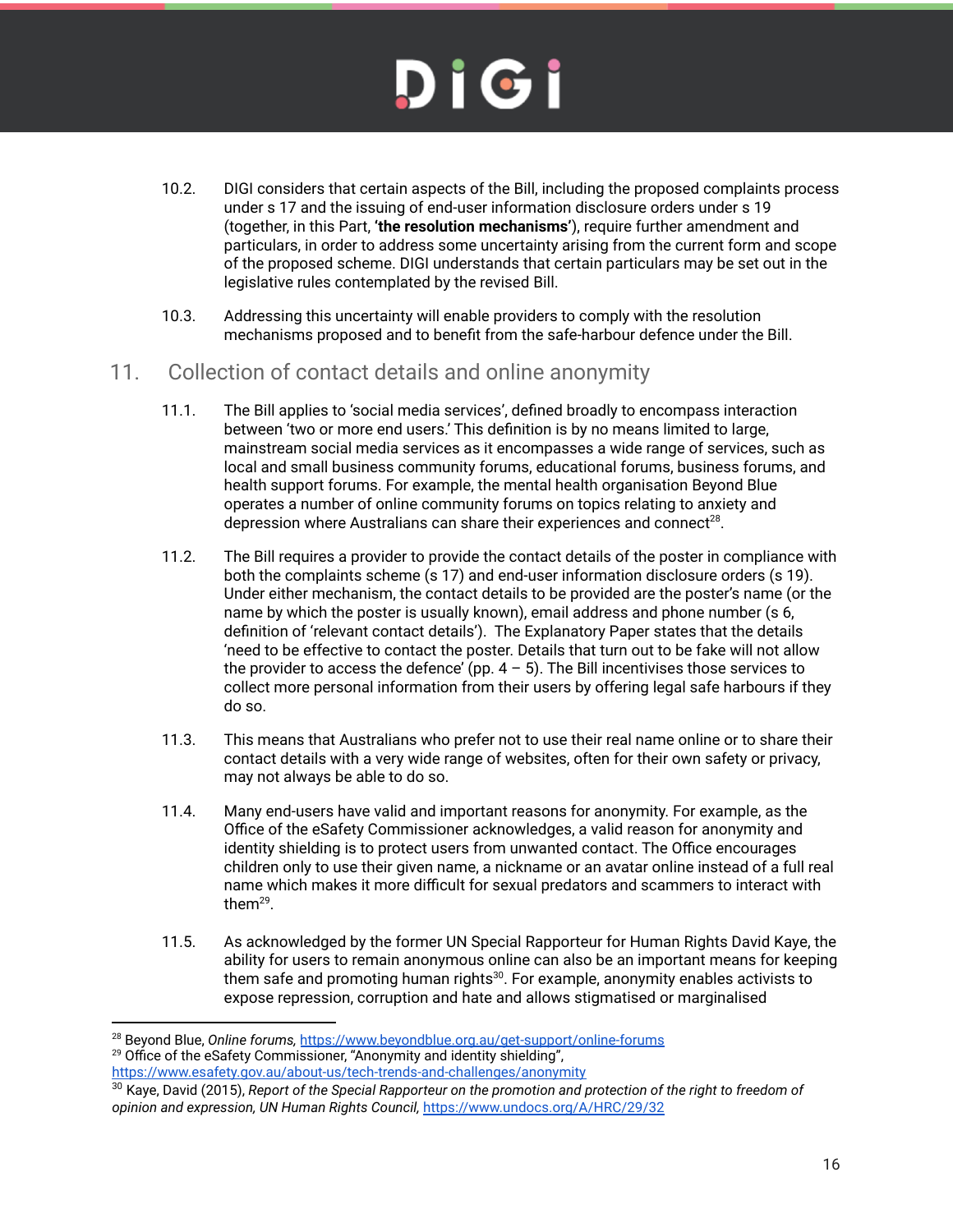communities to find safety and support when revealing their real-world identity could expose them to harm. As David Kaye recently told a forum in Australia on anonymity:

*It's been essential to individual human development in repressive societies – the ability to seek information or receive information in a kind of cone of privacy, if we want to think of it like that, under the blanket of anonymity.*

*It has allowed people historically to explore their heritage, to explore their sexual orientation, their gender identity, and we could go on and on, and anybody could come up with examples where a failure of anonymity or publicity of one's persona might lead to real harm. 31*

- 11.6. These regulatory proposals to collect additional information run counter to the universally accepted privacy practice of data minimisation. Data minimisation requires goods or service providers to not seek to collect data beyond what is reasonably needed to provide the good or service. Data minimisation that forms part of the existing APPs under the Privacy Act 1988 (Cth)<sup>32</sup> (**Privacy Act**), and is also a key principle of the Consumer Data Right<sup>33</sup>. We discuss the privacy concerns in more detail below.
- 11.7. Additionally, DIGI is concerned that a potential increase in data collection for all websites, and the sometimes sensitive nature of the data being collected, will create increased cyber security risks to users of a whole range of websites in Australia.
- 11.8. In addition to the negative implications for Australians' safety, advocacy, privacy and cyber security, there is evidence that calls into question the correlation between anonymity and online harm. In August 2021, Twitter released an analysis of accounts that were removed or suspended for abuse on its platform in response to the Euro 2020 final, and found that 99% of the accounts suspended were not anonymous and were in fact identifiable<sup>34</sup>.

### <span id="page-16-0"></span>12. Verification of contact details

12.1. In addition to the issues arising from additional information collection, DIGI submits that the process of verifying a poster's details is a complex one and the current draft Bill places an onerous obligation on providers to verify details, which they may have no means of verifying, or risk losing the benefit of the defence. For instance, it is possible for users of various digital platforms to set up an account with a fake name, even if their email address and phone number are verified. It is also possible to set up an email address for the purpose of registering a social media account, verify that address for the

<sup>&</sup>lt;sup>31</sup>Taylor, Josh (5/11/2021), "Twitter says any move by Australia to ban anonymous accounts would not reduce abuse", in *Guardian Australia,*

[https://www.theguardian.com/technology/2021/nov/05/twitter-says-any-move-by-australia-to-ban-anonymous-accou](https://www.theguardian.com/technology/2021/nov/05/twitter-says-any-move-by-australia-to-ban-anonymous-accounts-would-not-reduce-abuse?CMP=Share_iOSApp_Other&s=09) [nts-would-not-reduce-abuse?CMP=Share\\_iOSApp\\_Other&s=09](https://www.theguardian.com/technology/2021/nov/05/twitter-says-any-move-by-australia-to-ban-anonymous-accounts-would-not-reduce-abuse?CMP=Share_iOSApp_Other&s=09)

<sup>32</sup> OAIC, *Australian Privacy Principles*, [https://www.oaic.gov.au/privacy/australian-privacy-principles,](https://www.oaic.gov.au/privacy/australian-privacy-principles) see APP 3 and APP 11.

 $33$  OAIC, "Chapter 3: Privacy Safeguard  $3 -$  Seeking to collect CDR data from CDR participants", [https://www.oaic.gov.au/consumer-data-right/cdr-privacy-safeguard-guidelines/chapter-3-privacy-safeguard-3-seekin](https://www.oaic.gov.au/consumer-data-right/cdr-privacy-safeguard-guidelines/chapter-3-privacy-safeguard-3-seeking-to-collect-cdr-data-from-cdr-participants/) [g-to-collect-cdr-data-from-cdr-participants/](https://www.oaic.gov.au/consumer-data-right/cdr-privacy-safeguard-guidelines/chapter-3-privacy-safeguard-3-seeking-to-collect-cdr-data-from-cdr-participants/)

 $34$  Twitter (10/8/2021), "Combatting online racist abuse: an update following the Euros", [https://blog.twitter.com/en\\_gb/topics/company/2020/combatting-online-racist-abuse-an-update-following-the-euros](https://blog.twitter.com/en_gb/topics/company/2020/combatting-online-racist-abuse-an-update-following-the-euros)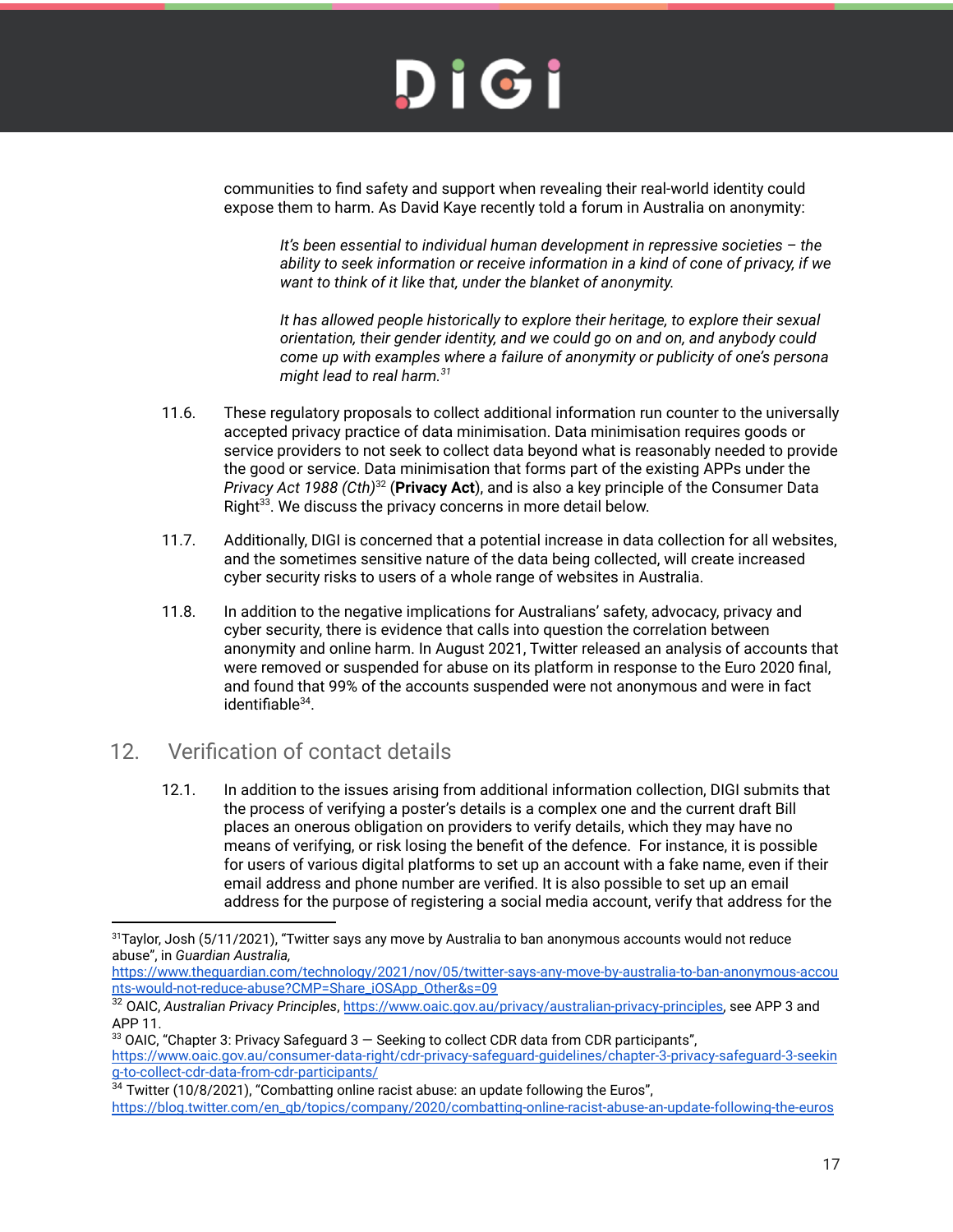# DIGI

purposes of registering a social media account and subsequently deactivate that address. It is also quite likely that existing and previously registered accounts have provided contact details that are, or may become, out-of-date at any time, meaning providers could be potentially required to continually confirm the currency of contact details they hold.

- 12.2. Where a poster does not provide consent to disclose their contact details, and an end-user information disclosure order is made under s 19 of the Bill, it may not be a straightforward process to verify that the information the provider has on record is correct. The proposed scheme places obligations on providers that extend well beyond the contemplated scope of holding posters of defamatory material to account, imposing an onerous and ongoing obligation on providers to verify the identities of all users, and update that verification with the cooperation of users on an ongoing basis. This obligation imposes an unreasonably high and challenging technical responsibility for providers to meet.
- 12.3. DIGI therefore submits that the Bill must contemplate that there will, inevitably, be situations where the information held and accessed by the provider and entity will not be the correct contact information of the poster. In these circumstances, if the provider undertakes all relevant steps in the complaints process in compliance with the order, the defence under the Bill should be made available to the provider, including in circumstances where a poster's contact details cannot be verified.
- 12.4. Further, DIGI submits that once the contact details are provided by the provider to the complainant, the onus should then shift to the complainant to make a reasonable attempt to contact the poster before the institution of proceedings. In the absence of such an obligation on the complainant, the provider may be denied a defence despite having complied with all obligations, simply because a complainant's limited efforts to contact a poster have been unsuccessful.

### <span id="page-17-0"></span>13. Nominated entity requirements and access to data

- 13.1. Section 22 of the Bill proposes that if a social media service provider is a foreign body corporate, and the service has at least 250,000 Australian account-holders (or has been specified in the legislative rules), the provider must have a nominated entity in Australia. The nominated entity is required to have "access" to relevant contact information and country location data (s  $22(1)(f)$ ). The nominated entity requirement is also a prerequisite to access the defence (16(2)(e)).
- 13.2. DIGI understands the Commonwealth Government's intention to ensure that jurisdictional issues do not present a barrier to the operation of the complaints and end-user information disclosure order mechanisms proposed in the Bill. However, DIGI submits that the nominated entity requirement as it currently stands does little to address this concern, and may be unduly disruptive to providers' existing data arrangements. For example, companies that operate in several jurisdictions usually have particular limited corporate entities – and nominated personnel within those entities – that have authorisation to access user data. They often impose such restrictions in line with their own human resources practices, cyber security considerations and the consideration of applicable law.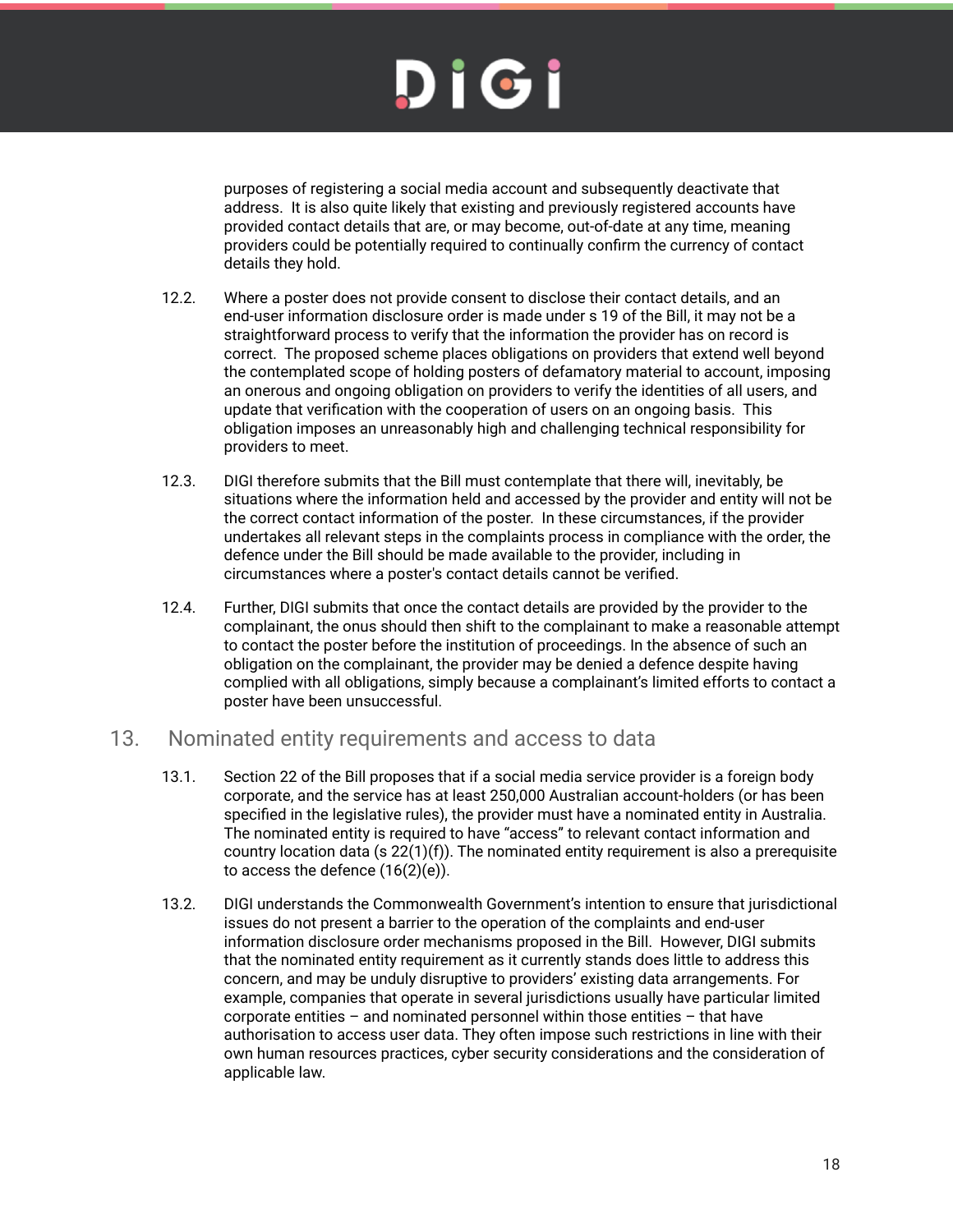- 13.3. The Bill does not contemplate any unique purpose for the nominated entity that cannot be fulfilled by a provider in instances exemplified above. The current form of the Bill is drafted so that recourse for complainants are sought from, and obligations to comply are placed on providers, regardless of whether a nominated entity exists. For instance the complaints mechanism in s 17 of the Bill is an obligation for the provider. Regardless of whether there is a nominated entity in Australia, the responsibility for complying with the requirement to have an appropriate complaints mechanism in place is placed on the provider. The provider must ensure that the complaint is answered, and certain information provided, within specified timeframes. These timeframes are required to be met regardless of whether the provider has a nominated entity as defined under the Bill.
- 13.4. DIGI submits that providers should be able to undertake their preferred practice to comply with these timeframes and requirements under the proposed Bill, and that it is burdensome to impose a requirement of creating a nominated entity specifically in Australia to do so. The requirement to grant a nominated local entity access to data that may be held overseas may be practically burdensome and cause disruption to providers' existing arrangements, which are subject to extensive privacy regulations in foreign jurisdictions. For example, in instances where a multi-national company has several corporate entities, they may have arrangements under laws such the *General Data Protection Regulation* (**GDPR)** that determine if or how user data may be shared across those entities.
- 13.5. Some providers may wish to nominate an existing entity in order to meet the requirements under the Bill, however it should not be an essential aspect to ensure compliance with the Bill. The critical factor is whether the complainant will have their complaint answered within the necessary timeframe; the complainant is not concerned with whether the answer is provided by a local entity. The removal of the availability of the defence and the imposition of substantial penalties for failure to comply with this requirement, including the continuing contraventions provision in s 23 of the Bill, is therefore an extreme and unjustifiable result.
- 13.6. DIGI also notes that the requirement to have a nominated entity as it is currently defined under the Bill may conflict with Australia's free trade obligations relating to the provision of services. Namely, Article 10.5 of the Australian-United States Free Trade Agreement (**AUSFTA**) provides that Australia cannot require a service supplier in the US to establish or maintain a representative office or any form of enterprise, or to be resident, in Australia as a condition for the cross-border supply of a service.
- 13.7. Ultimately, there is little utility in requiring the nominated entity to be an agent or related body corporate of the provider (s  $22(1)(f)$ ); all that the entity requires is the ability to request from the provider the relevant contact details and country location data for posters; and authority to receive, on behalf the provider, complaints and requests made under the scheme by Australian persons.
- <span id="page-18-0"></span>14. Removal of innocent dissemination defence under s 15(3) and interaction with s 16 defence
	- 14.1. DIGI's ultimate position is that the removal of the innocent dissemination defence for providers is unfair, unnecessary, and fails to understand the very nature of the defence as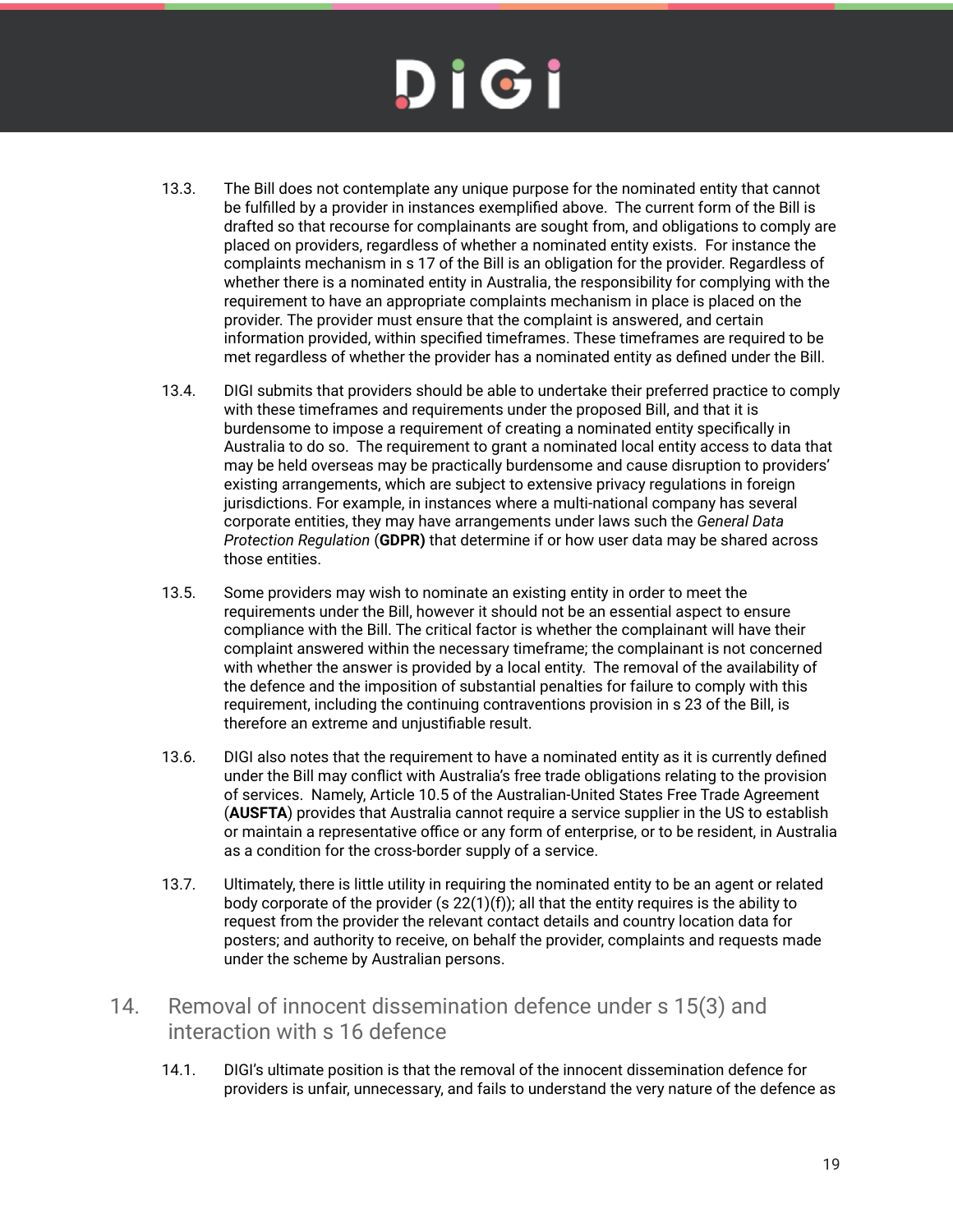# DIGI

providing recourse for defendants with a lack of knowledge of, and control of, the defamatory content. However, DIGI submits that if the innocent dissemination defence is removed under the Bill, s 15(3) should be revised to ensure that the innocent dissemination defence is only unavailable to providers in circumstances where a complainant has engaged the resolution mechanisms in the Bill.

- 14.2. Section 15(3) of the Bill prevents a provider from relying on the defence of innocent dissemination in circumstances where the provider is a publisher of the material and is a party to defamation proceedings related to the material. Section 16 of the Bill provides a defence to a provider that complies with the s 17 complaints scheme or a s 19 disclosure order. The removal of the availability of the innocent dissemination defence for providers is not limited to circumstances where a complainant has engaged in either dispute resolution mechanism under the Bill. Rather, the Bill proposes a wholesale removal of the innocent dissemination defence once litigation is on foot. Despite the intentions of the Bill, it is possible for a prospective applicant to commence proceedings without first engaging in the resolution mechanisms, most notably through the issuing of a compulsory concerns notice as is required to commence proceedings under State legislation. This is highly problematic for providers, as it is not mandatory for a complainant to engage a resolution mechanism under the Bill before commencing defamation proceedings against a provider, leaving a provider without access to a defence as contemplated by the Bill, nor the defence of innocent dissemination. This is an unjust outcome for a provider who is joined to defamation proceedings in which the resolution mechanisms have not been engaged.
- 14.3. It is also likely that prospective applicants may not wish to undergo either of the resolution mechanisms provided in the Bill for a range of reasons. Most notably, they may not wish to subject themselves to additional processes to find the individual poster when a cause of action lies against a provider as a publisher pursuant to s 15(1) of the Bill. The legislative mandate that providers are publishers, and that the defence of innocent dissemination does not apply (whether or not the resolution mechanisms were engaged) is likely to contribute to increased litigation in Australia by encouraging prospective applicants to commence proceedings directly against a provider rather than attempting to identify and join the individual poster. This would have the opposite effect of the Government's intended result, which is to ensure that post-*Voller*, individual posters are held accountable for their material posted online.
- 14.4. DIGI recommends that, if the innocent dissemination defence is to be removed for providers, s 15(3) be revised to ensure the defence is removed only where an applicant has initiated at least one of the two mechanisms provided in sections 17 and 19 of the Bill.

### <span id="page-19-0"></span>15. Availability of s 16 defence where consent has not been provided

15.1. Section 17 of the Bill provides that upon the request by a complainant for the poster's contact details, the provider may only disclose such details with the poster's consent (s  $17 (1)(q)(iii)$ . A defence under s 16 of the Bill does not contemplate situations where the provider has not received consent for disclosure and an end-user information disclosure order has not been granted. Given that disclosure of contact details is for the purpose of providing a complainant with a means for redress against the poster directly, DIGI anticipates that the poster will invariably not consent to the provider providing the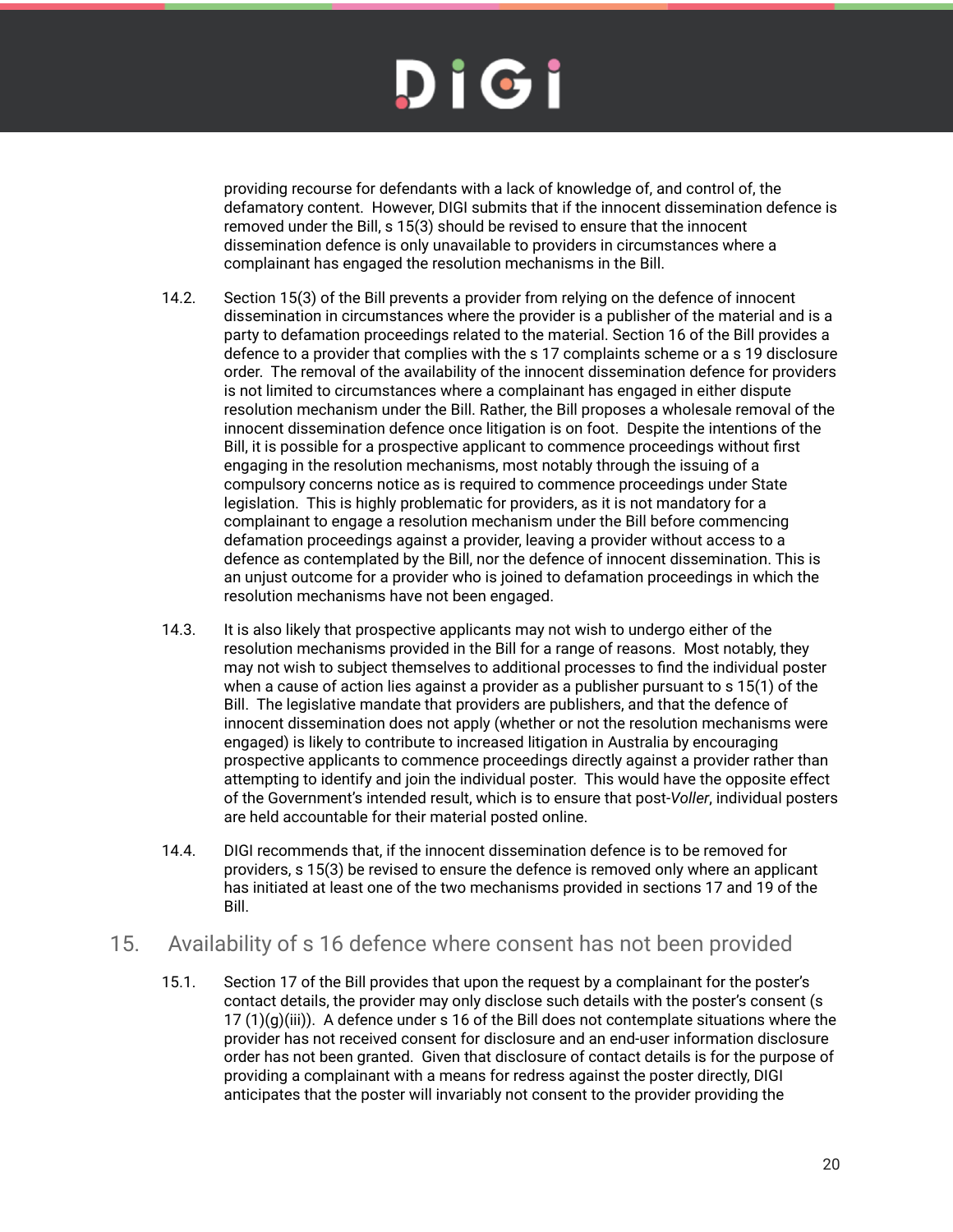

contact details to the complainant. It is DIGI's view that in these circumstances, the defence should be available to providers who have complied with all relevant requirements in seeking to obtain consent, whether or not consent is ultimately provided. This will ensure further certainty for providers that compliance at all stages will guarantee them the benefit of the safe-harbour defence in s 16.

- 15.2. DIGI therefore suggests amending s 16(2)(d) to provide that the defence is available where the court has not granted an end-user information disclosure order in relation to the material.
- <span id="page-20-1"></span><span id="page-20-0"></span>16. Section 17 timeframes

#### Practical effect of 72 hour timeframes on providers

- 16.1. The complaints mechanism in s 17 of the Bill contains numerous requirements for certain steps to be undertaken within a 72 hour timeframe. DIGI understands the need to impose timeframes to ensure the efficient and effective engagement by all parties in the complaints process. However, there are issues with compliance within this 72 hour timeframe, especially where the provider of a social media service is a body corporate incorporated in a foreign country.
- 16.2. Although the nominated entity is required to have access to the relevant contact details and country location data of end-users  $(s 22(1)(f))$ , this data may be stored on overseas servers, the data will likely need to be verified, and the data will need to be transferred into a comprehensible form. Undertaking this process may not always be achievable within 72 hours, particularly in circumstances involving international time differences, and where the 72 hour timeframe does not account for working days. DIGI therefore submits that the requirements to inform the poster of a complaint  $(s 17(1)(b))$ , subsequently inform the complainant of such  $(s 17(1)(c))$  and to disclose the country location data of the poster  $(s 17(1)(d))$  cannot always feasibly be achieved within a 72 hour timeframe.
- 16.3. DIGI submits that:
	- a) Further consideration is needed as to the appropropriate timeframes in the complaints scheme and it may be appropriate that these timeframes are considered as part of the Stage 2 defamation law reform process. The Bill should therefore provide that the relevant timeframes on providers are instead to be specified in the legislative rules.
	- b) If this is not accepted, the timeframes in s 17 should be extended from 72 hours by reference to working days, excluding weekends and public holidays in Australia and the country where the relevant user information is stored.

<span id="page-20-2"></span>Implementation of timeframes for poster to consent

16.4. It is inevitable that some posters, upon being contacted by a provider, will not respond to a request for consent to disclosure of contact details. Further clarity is required so that providers understand when to conclude that consent has not been provided, and to inform the complainant of such.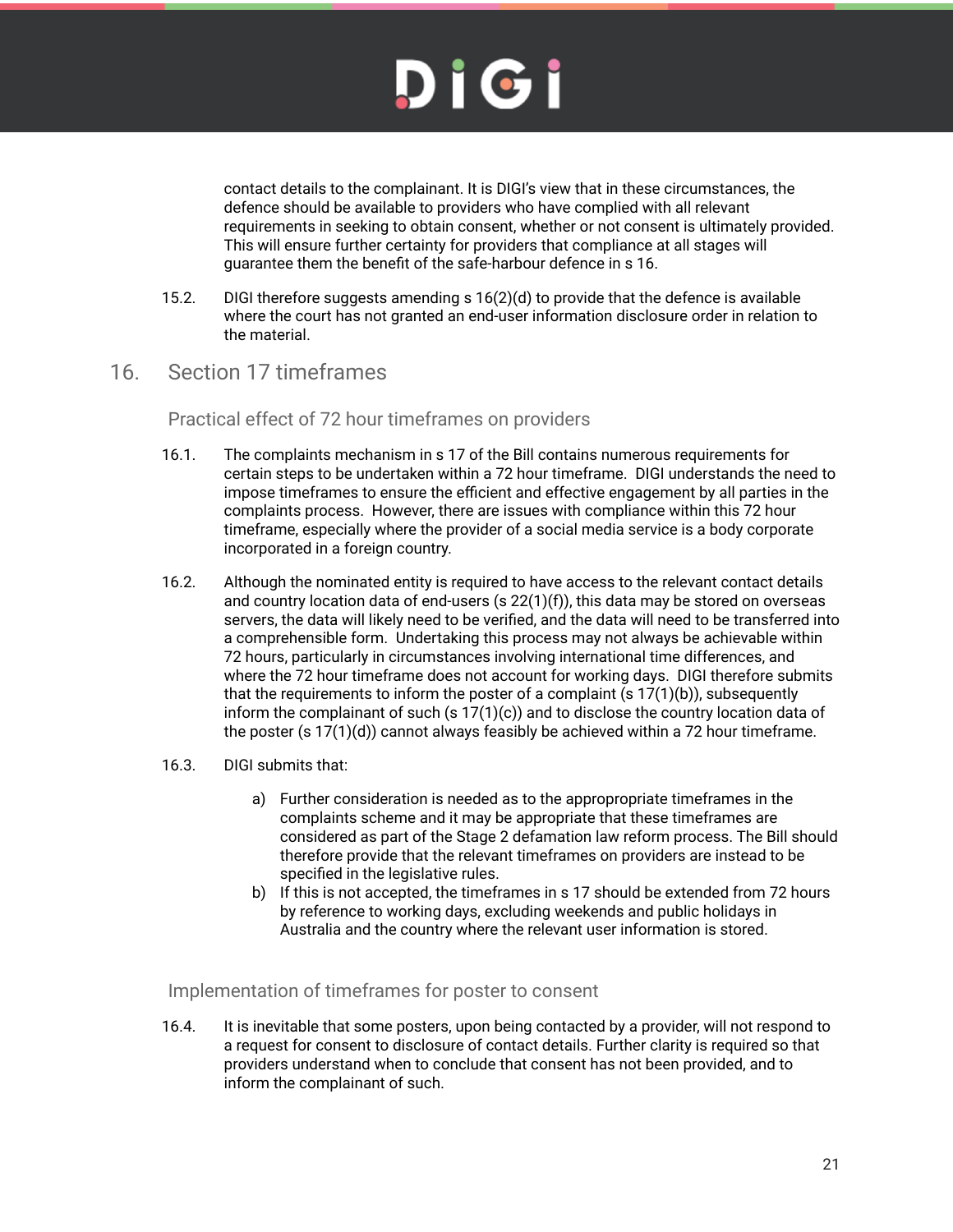# DIGI

16.5. DIGI therefore recommends that s 17 be amended to provide a specified timeframe for the poster to provide consent to the provider. Upon a lapse of this timeframe, unless the poster advises otherwise, the provider can interpret a poster's failure to respond as a lack of consent to disclosure. It is suggested that the provider inform the poster of this timeframe upon requesting consent.

### <span id="page-21-0"></span>17. Clarifying the 'reasonable belief' of the provider requirement

- 17.1. Section 17(1)(h) of the Bill provides that the provider is not required to take any action under the complaints scheme if the provider 'reasonably believes' that the complaint 'does not genuinely relate to the potential institution by the complainant of a defamation proceeding against the poster in relation to the material'.
- 17.2. This provision is uncertain. It is not clear what is required for a provider to substantiate its 'reasonable belief', or whether the statutory defence in s 16 will be available to a provider in circumstances where the provider reasonably holds this belief, and proceedings are subsequently instituted by the complainant in any event. DIGI recommends that the Bill resolves these uncertainties.

### <span id="page-21-2"></span><span id="page-21-1"></span>18. Addressing Privacy Concerns

Australian privacy jurisdiction: collection of personal information

- 18.1. The Bill requires providers to collect personal information from users in order to have access to the safe-harbour defence. As noted, the definition of a social media service provider in s 6 of the Bill, by reference to s 13 of the Online Safety Act, extends the definition beyond large social media organisations to include any electronic service with the primary purpose of enabling online social interaction between 2 or more users. As this submission has explored, the requirement to collect personal information from users is likely to have adverse consequences for internet users who will be required to hand over personal information to a broad range of online services and expose providers to increased risk of privacy violations.
- 18.2. It is possible that some of these providers may not be covered by the Privacy Act. The Privacy Act applies to organisations with an annual turnover more than \$3 million (and Australian Government agencies), however it only applies to small business operators in limited circumstances – for instance, private sector health service providers. As such, certain providers incentivised to collect personal information by the Bill may not be required to comply with the protections of personal information upheld in the Privacy Act.

#### <span id="page-21-3"></span>Australian privacy jurisdiction: disclosure of personal information

18.3. The disclosure of personal information under an end-user information disclosure order, where consent has not been obtained, also raises issues concerning an individual's right to privacy. Although the Privacy Act allows for the disclosure of personal information where it is required or authorised by or under an Australian law or a court order (Australian Privacy Principles 6.2(b)), such disclosure should not be taken lightly and should consider an individual's right to refuse consent to the disclosure of their personal information. The Bill should specify that the disclosure of personal information in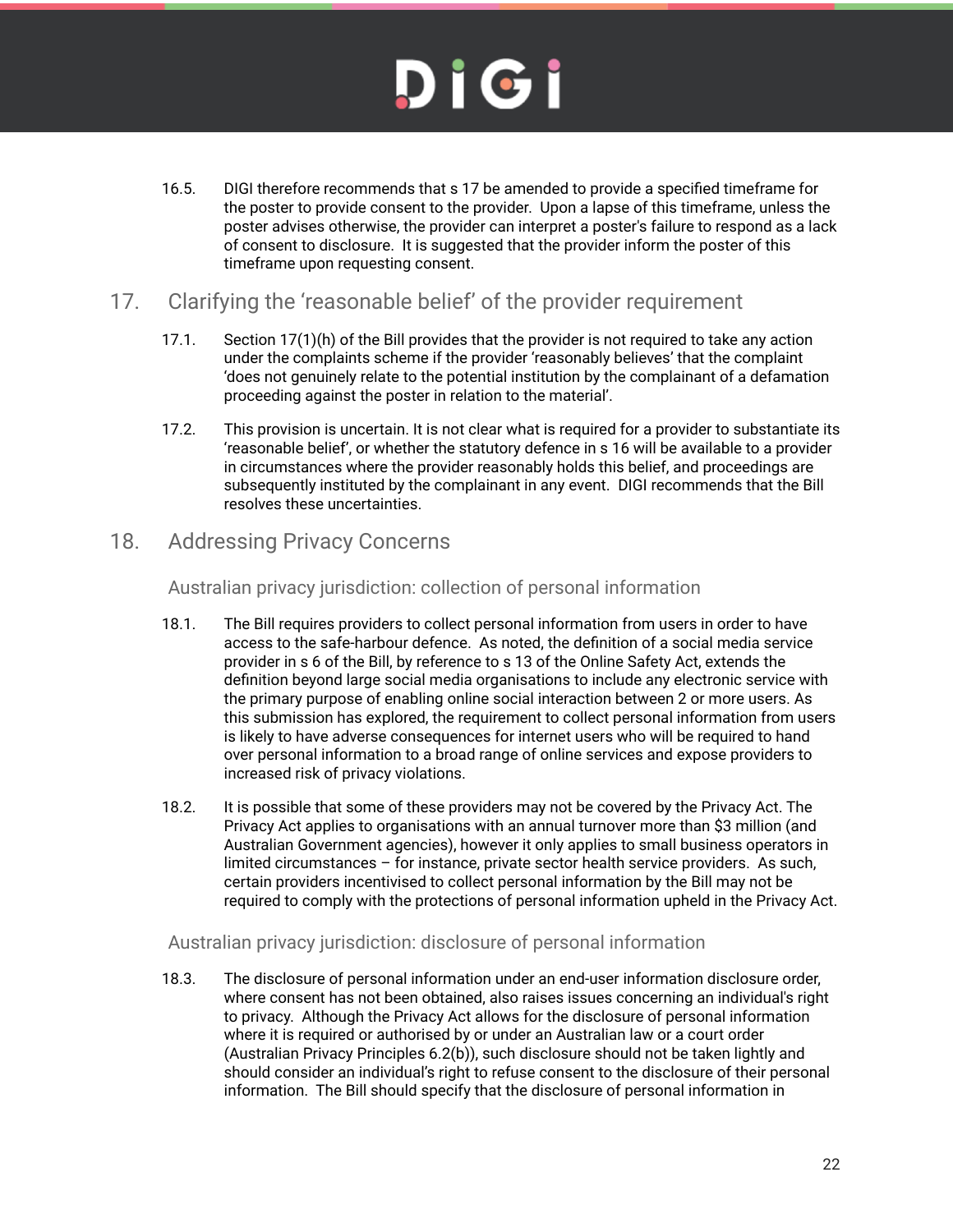

accordance with the Bill is for the limited purpose of actual or anticipated defamation proceedings. It is otherwise possible that the resolution mechanisms contemplated by the Bill could be used for other purposes other than the commencement of defamation proceedings. In order to address these concerns, the court may wish to consider factors that extend beyond "a risk to the poster's safety" (s 19(3)) when making an end-user information disclosure order.

- 18.4. DIGI therefore submits that s 19(3) be amended to include non-exhaustive factors for the court to consider when making an end-user information disclosure order, including but not limited to:
	- i. whether disclosure presents a risk to the poster's safety;
	- ii. whether the posted material was made for whistleblowing purposes;
	- iii. an individual's right to privacy; and
	- iv. the ability of the provider to obtain the information.

#### <span id="page-22-0"></span>Interaction with privacy law in other jurisdictions

- 18.5. The requirement for providers to collect and hold information in order to be in a position to comply with the Bill also raises issues regarding potential conflicts with providers' existing privacy obligations under law in other jurisdictions. Where a social media service is a body corporate incorporated in a foreign country, data sought by the complaints mechanism may be stored in the servers of the foreign body corporate. This body corporate would therefore be subject to the relevant privacy and information collection and disclosure regimes within the jurisdictions in which it operates and stores data.
- 18.6. DIGI foresees conflicting obligations between the mechanisms contemplated by the Bill and the legal obligations of its users under regimes in other jurisdictions, for example, under Article 17 of the GDPR, which provides that an individual has the right to obtain erasure of their personal data by the controller under various grounds. There may be circumstances where an individual deletes their account and/or requests for their personal data to be erased by the foreign corporation, however, a nominated entity is required to hold or access the data for at least the limitation period, in order to meet the requirements of the compliance scheme and be afforded the benefit of a defence. We also note that the current review of the Privacy Act recommends a right to erasure in Australia that may create similar conflicts if this proceeds.
- 18.7. Whilst the Bill applies to material that is posted in Australia (see ss 9 and 17), the Bill does not require the poster r to be an Australian resident, therefore it is possible that an individual user who posts material within Australia has privacy rights under an international jurisdiction, which a body corporate holding the data, potentially in an overseas jurisdiction, must uphold. DIGI submits that consideration should be given to this potential conflict.